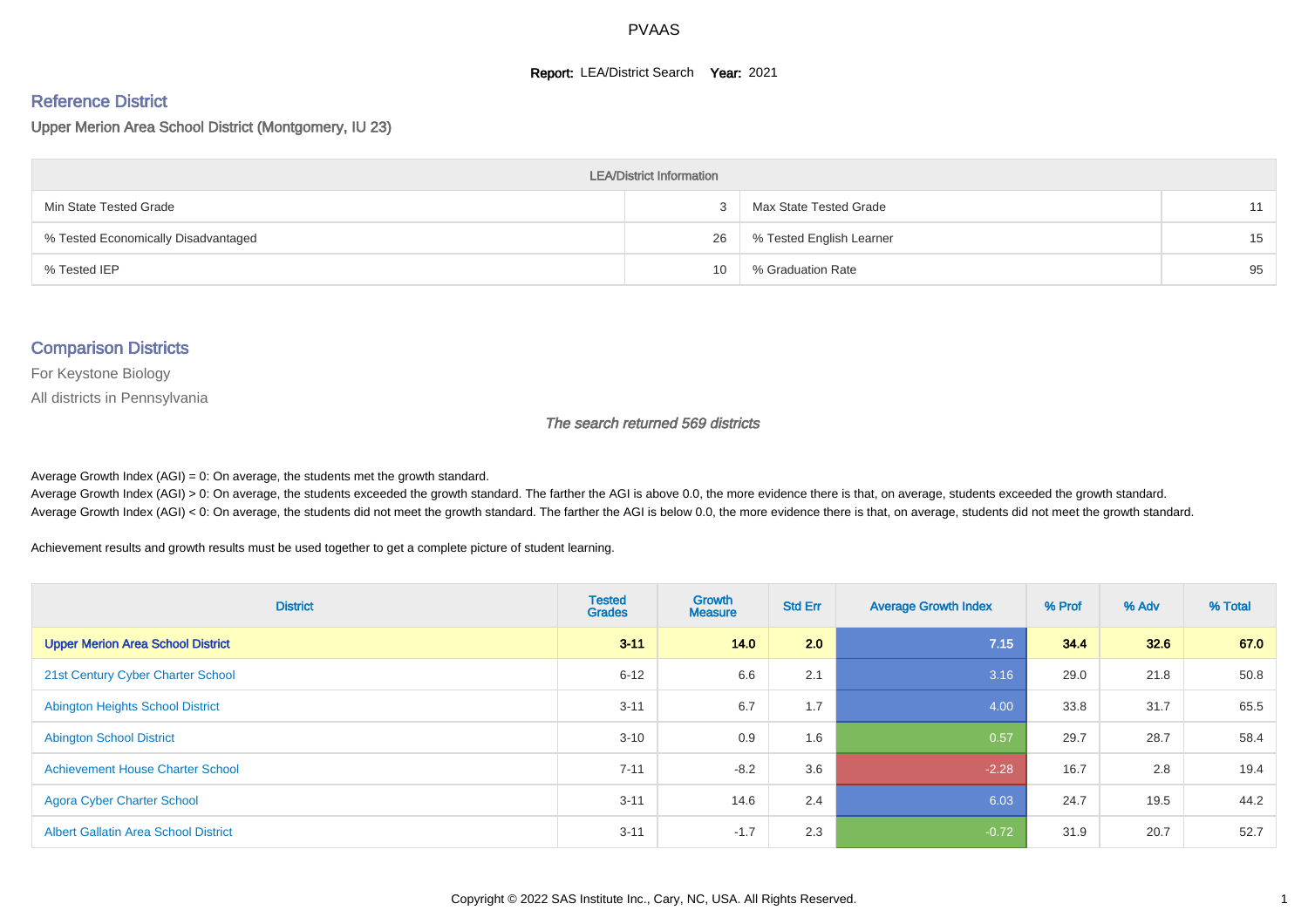| <b>District</b>                                 | <b>Tested</b><br><b>Grades</b> | <b>Growth</b><br><b>Measure</b> | <b>Std Err</b> | <b>Average Growth Index</b> | % Prof | % Adv   | % Total |
|-------------------------------------------------|--------------------------------|---------------------------------|----------------|-----------------------------|--------|---------|---------|
| <b>Upper Merion Area School District</b>        | $3 - 11$                       | 14.0                            | 2.0            | 7.15                        | 34.4   | 32.6    | 67.0    |
| <b>Aliquippa School District</b>                | $3 - 11$                       | $-20.0$                         | 3.6            | $-5.54$                     | 1.7    | $0.0\,$ | 1.7     |
| <b>Allegheny Valley School District</b>         | $3 - 11$                       | $-1.9$                          | 3.9            | $-0.48$                     | 31.8   | 11.4    | 43.2    |
| <b>Allegheny-Clarion Valley School District</b> | $3 - 10$                       | 12.3                            | 4.1            | 3.03                        | 33.3   | 19.0    | 52.4    |
| <b>Allentown City School District</b>           | $3-12$                         | $-16.9$                         | 1.4            | $-12.37$                    | 5.9    | 0.4     | 6.3     |
| Altoona Area School District                    | $3-12$                         | 0.1                             | 1.5            | 0.07                        | 29.0   | 13.8    | 42.8    |
| Ambridge Area School District                   | $3 - 12$                       | $-19.4$                         | 2.5            | $-7.64$                     | 23.2   | 5.6     | 28.9    |
| <b>Annville-Cleona School District</b>          | $3 - 12$                       | 1.1                             | 2.4            | 0.45                        | 34.8   | 13.6    | 48.5    |
| <b>Antietam School District</b>                 | $3 - 10$                       | $-9.5$                          | 3.7            | $-2.57$                     | 20.9   | 1.5     | 22.4    |
| <b>Apollo-Ridge School District</b>             | $3-12$                         | 9.5                             | 3.0            | 3.23                        | 34.0   | 9.4     | 43.4    |
| <b>Armstrong School District</b>                | $3 - 11$                       | 9.8                             | 1.6            | 6.22                        | 32.8   | 24.6    | 57.4    |
| Aspira Bilingual Cyber Charter School           | $3 - 11$                       | 5.1                             | 5.8            | 0.87                        | 4.8    | 0.0     | 4.8     |
| <b>Athens Area School District</b>              | $3 - 11$                       | 2.6                             | 2.3            | 1.11                        | 34.9   | 12.3    | 47.3    |
| <b>Austin Area School District</b>              | $3 - 11$                       | 2.6                             | 6.0            | 0.43                        | 25.0   | 18.8    | 43.8    |
| <b>Avella Area School District</b>              | $3-12$                         | 1.6                             | 4.7            | 0.34                        | 34.8   | 7.2     | 42.0    |
| <b>Avon Grove Charter School</b>                | $3 - 11$                       | 9.8                             | 3.1            | 3.18                        | 32.4   | 26.0    | 58.4    |
| <b>Avon Grove School District</b>               | $3 - 10$                       | 7.6                             | 1.4            | 5.29                        | 33.7   | 33.2    | 67.0    |
| <b>Avonworth School District</b>                | $3 - 10$                       | $-6.2$                          | 2.3            | $-2.68$                     | 35.9   | 14.1    | 50.0    |
| <b>Bald Eagle Area School District</b>          | $3 - 11$                       | 7.6                             | 2.5            | 3.00                        | 31.6   | 15.6    | 47.3    |
| <b>Baldwin-Whitehall School District</b>        | $3 - 11$                       | $-5.5$                          | 1.9            | $-2.93$                     | 32.0   | 14.7    | 46.7    |
| <b>Bangor Area School District</b>              | $3 - 12$                       | $-1.2$                          | 2.0            | $-0.60$                     | 25.8   | 12.7    | 38.5    |
| <b>Beaver Area School District</b>              | $3 - 10$                       | $-3.0$                          | 2.5            | $-1.16$                     | 25.8   | 27.8    | 53.6    |
| <b>Bedford Area School District</b>             | $3 - 11$                       | 6.4                             | 2.4            | 2.68                        | 31.0   | 20.6    | 51.6    |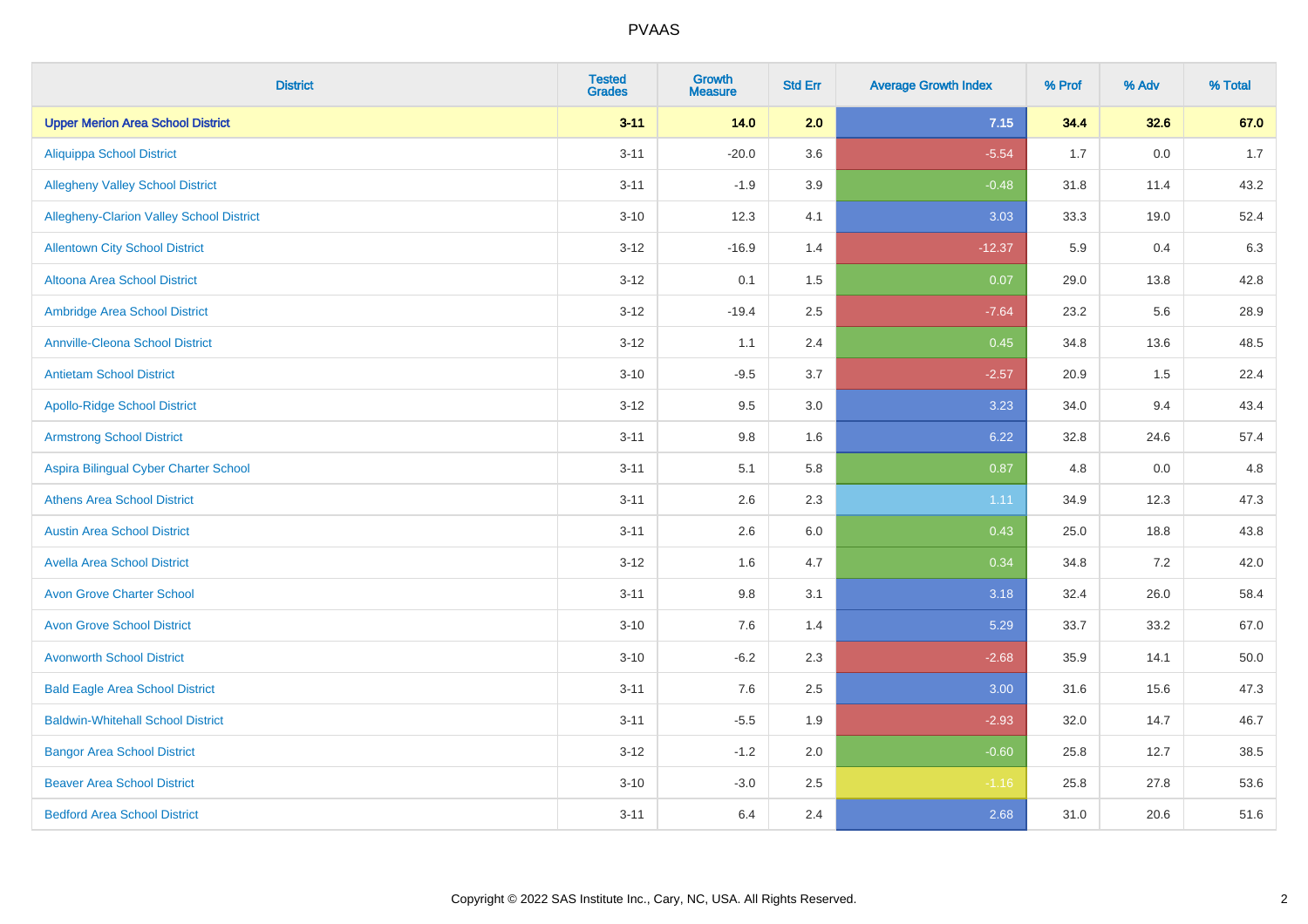| <b>District</b>                              | <b>Tested</b><br><b>Grades</b> | <b>Growth</b><br><b>Measure</b> | <b>Std Err</b> | <b>Average Growth Index</b> | % Prof | % Adv | % Total |
|----------------------------------------------|--------------------------------|---------------------------------|----------------|-----------------------------|--------|-------|---------|
| <b>Upper Merion Area School District</b>     | $3 - 11$                       | 14.0                            | 2.0            | 7.15                        | 34.4   | 32.6  | 67.0    |
| <b>Belle Vernon Area School District</b>     | $3 - 11$                       | 11.1                            | 2.3            | 4.88                        | 31.6   | 25.4  | 57.1    |
| <b>Bellefonte Area School District</b>       | $3 - 11$                       | 6.7                             | 2.0            | 3.34                        | 28.8   | 21.5  | 50.2    |
| <b>Bellwood-Antis School District</b>        | $3 - 10$                       | 3.5                             | 2.8            | 1.24                        | 40.9   | 19.4  | 60.2    |
| <b>Belmont Charter School</b>                | $3 - 10$                       | 2.2                             | 3.4            | 0.64                        | 5.3    | 1.8   | 7.0     |
| <b>Bensalem Township School District</b>     | $3 - 11$                       | 1.0                             | 1.6            | 0.63                        | 24.3   | 10.7  | 34.9    |
| <b>Benton Area School District</b>           | $3 - 10$                       | 8.1                             | 4.0            | 2.01                        | 35.7   | 28.6  | 64.3    |
| <b>Bentworth School District</b>             | $3 - 11$                       | 7.0                             | 3.0            | 2.36                        | 26.6   | 17.0  | 43.6    |
| <b>Berlin Brothersvalley School District</b> | $3 - 11$                       | 19.6                            | 4.0            | 4.93                        | 28.3   | 41.3  | 69.6    |
| <b>Bermudian Springs School District</b>     | $3 - 11$                       | 2.5                             | 2.4            | 1.05                        | 31.8   | 23.5  | 55.3    |
| <b>Berwick Area School District</b>          | $3 - 11$                       | $-6.9$                          | 2.4            | $-2.84$                     | 22.3   | 11.5  | 33.8    |
| <b>Bethel Park School District</b>           | $3 - 11$                       | $-4.4$                          | 1.7            | $-2.62$                     | 40.1   | 27.3  | 67.4    |
| <b>Bethlehem Area School District</b>        | $3 - 11$                       | $-4.5$                          | 1.1            | $-3.91$                     | 20.4   | 11.3  | 31.7    |
| <b>Bethlehem-Center School District</b>      | $3 - 10$                       | 2.1                             | 3.5            | 0.59                        | 32.3   | 4.6   | 36.9    |
| <b>Big Beaver Falls Area School District</b> | $3 - 11$                       | $-17.9$                         | 2.8            | $-6.27$                     | 9.4    | 2.8   | 12.2    |
| <b>Big Spring School District</b>            | $3 - 11$                       | $-9.8$                          | 2.3            | $-4.32$                     | 23.6   | 12.9  | 36.5    |
| <b>Blackhawk School District</b>             | $3 - 11$                       | 2.0                             | 2.3            | 0.87                        | 34.6   | 20.7  | 55.3    |
| <b>Blacklick Valley School District</b>      | $3 - 11$                       | $-0.9$                          | 3.9            | $-0.23$                     | 7.7    | 7.7   | 15.4    |
| <b>Blairsville-Saltsburg School District</b> | $3 - 11$                       | $-7.5$                          | 2.8            | $-2.67$                     | 20.1   | 8.2   | 28.3    |
| <b>Bloomsburg Area School District</b>       | $3 - 10$                       | 4.3                             | 3.4            | 1.26                        | 36.5   | 20.6  | 57.1    |
| <b>Blue Mountain School District</b>         | $3 - 10$                       | 12.2                            | 2.1            | 5.81                        | 30.7   | 26.1  | 56.8    |
| <b>Blue Ridge School District</b>            | $3 - 11$                       | 8.3                             | 3.7            | 2.24                        | 29.6   | 9.3   | 38.9    |
| <b>Boyertown Area School District</b>        | $3 - 11$                       | $-2.9$                          | 1.4            | $-2.06$                     | 30.8   | 22.6  | 53.4    |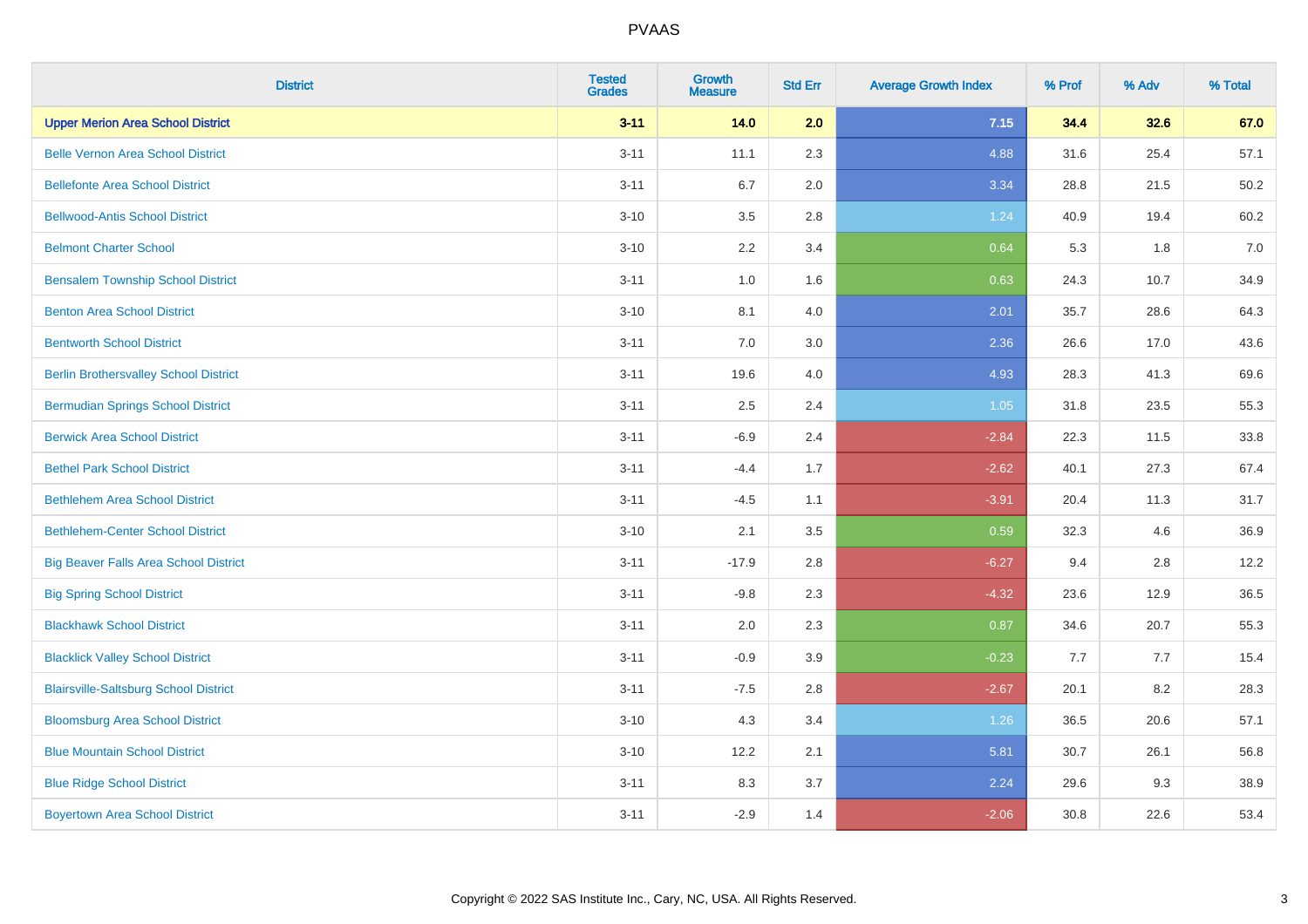| <b>District</b>                                 | <b>Tested</b><br><b>Grades</b> | <b>Growth</b><br><b>Measure</b> | <b>Std Err</b> | <b>Average Growth Index</b> | % Prof | % Adv | % Total |
|-------------------------------------------------|--------------------------------|---------------------------------|----------------|-----------------------------|--------|-------|---------|
| <b>Upper Merion Area School District</b>        | $3 - 11$                       | 14.0                            | 2.0            | 7.15                        | 34.4   | 32.6  | 67.0    |
| Boys Latin Of Philadelphia Charter School       | $6 - 12$                       | $-8.0$                          | 2.7            | $-3.02$                     | 1.4    | 0.0   | 1.4     |
| <b>Bradford Area School District</b>            | $3 - 12$                       | $-1.8$                          | 2.3            | $-0.79$                     | 31.2   | 16.7  | 47.9    |
| <b>Brandywine Heights Area School District</b>  | $3 - 11$                       | 5.8                             | 2.6            | 2.27                        | 27.7   | 28.6  | 56.2    |
| <b>Brentwood Borough School District</b>        | $3 - 11$                       | 1.3                             | 3.0            | 0.44                        | 20.2   | 16.0  | 36.2    |
| <b>Bristol Borough School District</b>          | $3 - 12$                       | $-5.9$                          | 2.9            | $-2.00$                     | 27.8   | 3.3   | 31.1    |
| <b>Bristol Township School District</b>         | $3 - 11$                       | $-7.4$                          | 1.4            | $-5.32$                     | 13.8   | 4.6   | 18.4    |
| <b>Brockway Area School District</b>            | $3 - 11$                       | $-0.4$                          | 3.5            | $-0.11$                     | 41.2   | 13.8  | 55.0    |
| <b>Brookville Area School District</b>          | $3 - 11$                       | $6.8\,$                         | 3.1            | 2.19                        | 46.1   | 14.6  | 60.7    |
| <b>Brownsville Area School District</b>         | $3 - 12$                       | 3.9                             | 3.8            | 1.04                        | 22.0   | 8.5   | 30.5    |
| <b>Bucks County Technical High School</b>       | $9 - 10$                       | $-2.9$                          | 2.2            | $-1.29$                     | 27.7   | 10.4  | 38.2    |
| <b>Burgettstown Area School District</b>        | $3 - 11$                       | $-11.2$                         | 3.2            | $-3.46$                     | 16.0   | 2.7   | 18.7    |
| <b>Burrell School District</b>                  | $3 - 11$                       | $-1.5$                          | 3.3            | $-0.44$                     | 27.8   | 17.7  | 45.6    |
| <b>Butler Area School District</b>              | $3 - 11$                       | $-14.1$                         | 1.5            | $-9.60$                     | 26.4   | 11.1  | 37.5    |
| <b>California Area School District</b>          | $3 - 10$                       | $-13.7$                         | 4.5            | $-3.06$                     | 41.7   | 16.7  | 58.3    |
| <b>Cambria Heights School District</b>          | $3 - 10$                       | $-6.2$                          | 2.9            | $-2.11$                     | 25.0   | 13.0  | 38.0    |
| <b>Cameron County School District</b>           | $3 - 12$                       | $-5.0$                          | 4.4            | $-1.12$                     | 34.9   | 4.8   | 39.7    |
| <b>Camp Hill School District</b>                | $3 - 12$                       | 20.7                            | 2.9            | 7.00                        | 32.3   | 41.4  | 73.7    |
| <b>Canon-Mcmillan School District</b>           | $3 - 11$                       | $-5.0$                          | 1.5            | $-3.25$                     | 30.8   | 28.5  | 59.3    |
| <b>Canton Area School District</b>              | $3 - 11$                       | 8.4                             | 2.9            | 2.92                        | 13.8   | 23.0  | 36.8    |
| Capital Area School for the Arts Charter School | $9 - 11$                       | 14.2                            | 4.5            | 3.13                        | 27.5   | 30.0  | 57.5    |
| <b>Carbon Career &amp; Technical Institute</b>  | $9 - 11$                       | $-9.3$                          | 3.2            | $-2.92$                     | 19.6   | 2.2   | 21.7    |
| <b>Carbondale Area School District</b>          | $3 - 10$                       | $-2.8$                          | 3.2            | $-0.87$                     | 27.5   | 2.9   | 30.4    |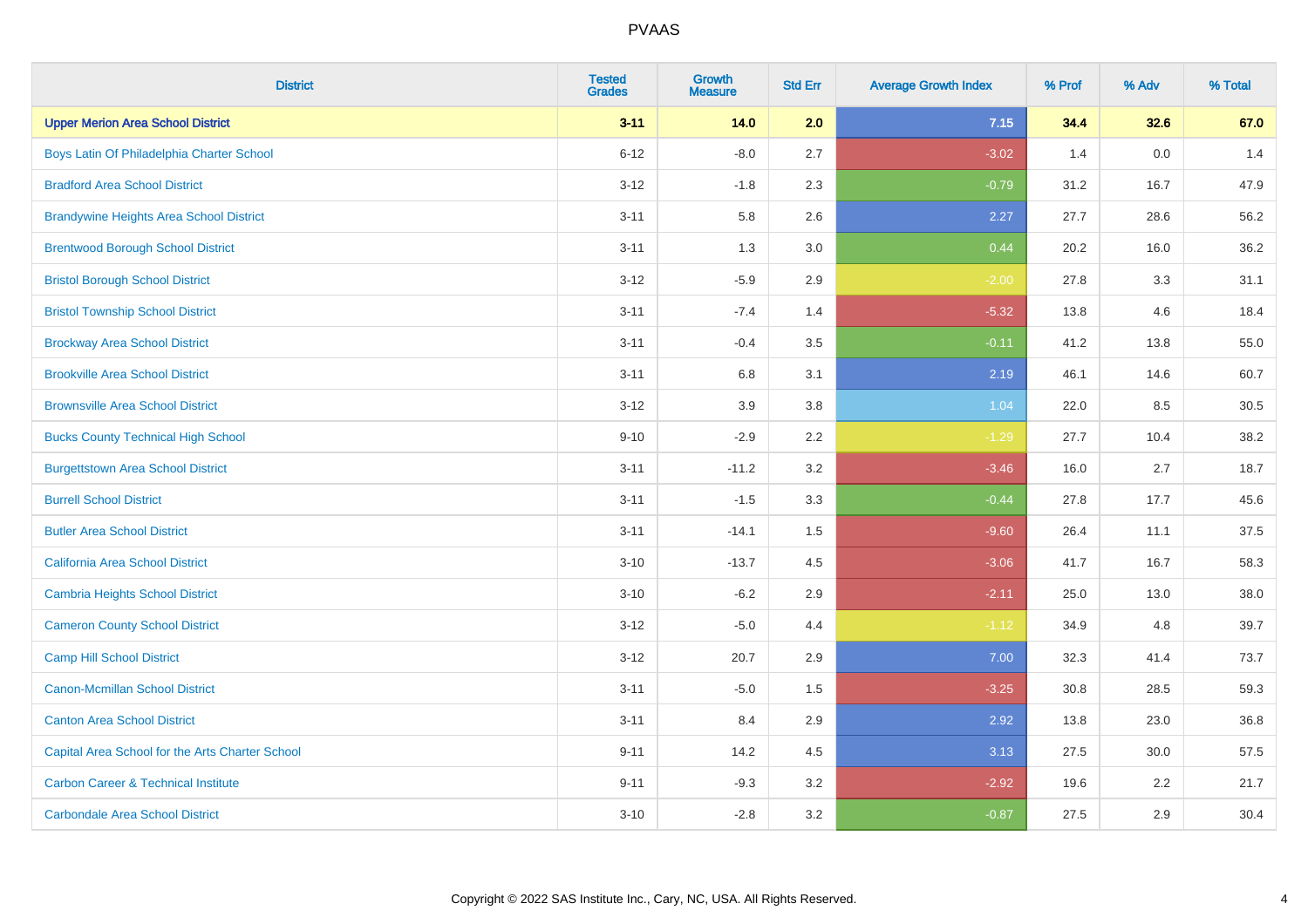| <b>District</b>                                         | <b>Tested</b><br><b>Grades</b> | <b>Growth</b><br><b>Measure</b> | <b>Std Err</b> | <b>Average Growth Index</b> | % Prof | % Adv | % Total |
|---------------------------------------------------------|--------------------------------|---------------------------------|----------------|-----------------------------|--------|-------|---------|
| <b>Upper Merion Area School District</b>                | $3 - 11$                       | 14.0                            | 2.0            | 7.15                        | 34.4   | 32.6  | 67.0    |
| <b>Carlisle Area School District</b>                    | $3 - 11$                       | $-5.2$                          | 1.7            | $-2.99$                     | 28.0   | 19.3  | 47.3    |
| <b>Carlynton School District</b>                        | $3 - 11$                       | $-2.0$                          | 3.2            | $-0.62$                     | 27.9   | 5.2   | 33.1    |
| <b>Carmichaels Area School District</b>                 | $3 - 10$                       | $-7.0$                          | 3.1            | $-2.30$                     | 17.8   | 9.6   | 27.4    |
| Catasauqua Area School District                         | $3 - 12$                       | $-7.3$                          | 2.8            | $-2.58$                     | 27.1   | 11.2  | 38.3    |
| <b>Centennial School District</b>                       | $3 - 10$                       | 1.5                             | 1.5            | 0.98                        | 23.6   | 12.4  | 36.0    |
| Center For Student Learning Charter School At Pennsbury | $6 - 12$                       | $-3.3$                          | 6.0            | $-0.55$                     | 23.1   | 0.0   | 23.1    |
| <b>Central Bucks School District</b>                    | $3 - 11$                       | 15.5                            | 0.9            | 17.94                       | 34.8   | 41.4  | 76.2    |
| <b>Central Cambria School District</b>                  | $3 - 11$                       | $-12.7$                         | 2.3            | $-5.61$                     | 19.4   | 7.4   | 26.9    |
| <b>Central Columbia School District</b>                 | $3 - 12$                       | $0.3\,$                         | 2.3            | 0.12                        | 25.4   | 37.6  | 63.0    |
| <b>Central Dauphin School District</b>                  | $3 - 11$                       | $-5.2$                          | 1.2            | $-4.24$                     | 29.3   | 8.7   | 38.0    |
| <b>Central Fulton School District</b>                   | $3 - 11$                       | $-13.3$                         | 3.2            | $-4.20$                     | 18.1   | 9.7   | 27.8    |
| <b>Central Greene School District</b>                   | $3 - 11$                       | $-0.4$                          | 2.5            | $-0.15$                     | 27.8   | 14.8  | 42.6    |
| <b>Central Valley School District</b>                   | $3 - 10$                       | 4.7                             | 2.6            | 1.83                        | 37.8   | 18.5  | 56.3    |
| <b>Central York School District</b>                     | $3 - 12$                       | 12.9                            | 1.5            | 8.64                        | 31.4   | 24.1  | 55.5    |
| <b>Chambersburg Area School District</b>                | $3 - 11$                       | $-5.6$                          | 1.3            | $-4.42$                     | 24.2   | 15.2  | 39.4    |
| <b>Charleroi School District</b>                        | $3 - 11$                       | $-4.3$                          | 2.7            | $-1.55$                     | 22.2   | 15.9  | 38.1    |
| <b>Chartiers Valley School District</b>                 | $3 - 11$                       | $-9.1$                          | 2.1            | $-4.23$                     | 20.7   | 17.4  | 38.0    |
| <b>Chartiers-Houston School District</b>                | $3 - 10$                       | $-16.5$                         | $3.5\,$        | $-4.79$                     | 26.3   | 6.6   | 32.9    |
| <b>Cheltenham School District</b>                       | $3 - 11$                       | $-17.6$                         | 2.0            | $-8.74$                     | 24.4   | 8.3   | 32.6    |
| <b>Chester Charter Scholars Academy Charter School</b>  | $3 - 12$                       | $-6.2$                          | 3.3            | $-1.88$                     | 2.2    | 0.0   | 2.2     |
| <b>Chester-Upland School District</b>                   | $3 - 11$                       | $-3.6$                          | 2.6            | $-1.38$                     | 1.6    | 0.0   | 1.6     |
| <b>Chestnut Ridge School District</b>                   | $3-12$                         | 4.0                             | 2.9            | 1.38                        | 33.2   | 11.0  | 44.2    |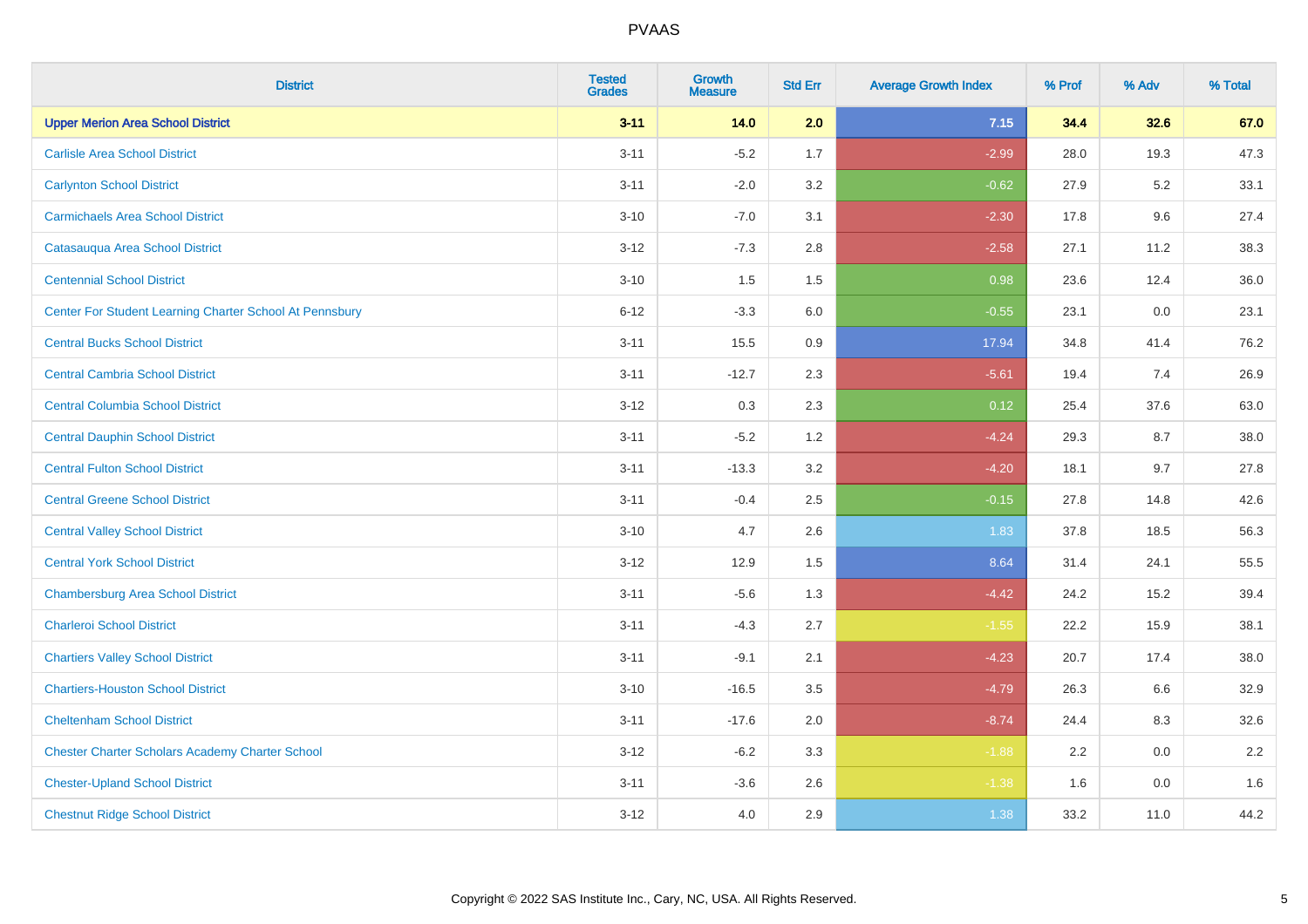| <b>District</b>                                    | <b>Tested</b><br><b>Grades</b> | Growth<br><b>Measure</b> | <b>Std Err</b> | <b>Average Growth Index</b> | % Prof | % Adv   | % Total |
|----------------------------------------------------|--------------------------------|--------------------------|----------------|-----------------------------|--------|---------|---------|
| <b>Upper Merion Area School District</b>           | $3 - 11$                       | 14.0                     | 2.0            | 7.15                        | 34.4   | 32.6    | 67.0    |
| <b>Chichester School District</b>                  | $3 - 11$                       | $-1.8$                   | 4.2            | $-0.44$                     | 40.0   | 14.0    | 54.0    |
| <b>City CHS</b>                                    | $10 - 11$                      | $-5.6$                   | 2.4            | $-2.34$                     | 15.9   | 1.5     | 17.4    |
| <b>Clairton City School District</b>               | $3 - 11$                       | $-1.6$                   | 5.0            | $-0.32$                     | 3.8    | $0.5\,$ | 4.4     |
| <b>Clarion Area School District</b>                | $3 - 11$                       | 3.2                      | 3.7            | 0.88                        | 31.7   | 13.3    | 45.0    |
| <b>Clarion-Limestone Area School District</b>      | $3 - 12$                       | $-10.0$                  | 3.6            | $-2.76$                     | 28.3   | 20.0    | 48.3    |
| <b>Claysburg-Kimmel School District</b>            | $3 - 11$                       | $-1.2$                   | 5.2            | $-0.22$                     | 5.0    | 0.0     | $5.0$   |
| <b>Clearfield Area School District</b>             | $3 - 10$                       | $-1.3$                   | 3.7            | $-0.34$                     | 43.9   | 24.6    | 68.4    |
| <b>Coatesville Area School District</b>            | $3 - 11$                       | $-9.5$                   | 1.6            | $-5.81$                     | 12.8   | 3.3     | 16.2    |
| <b>Cocalico School District</b>                    | $3 - 11$                       | 12.3                     | 1.9            | 6.48                        | 28.2   | 32.3    | 60.5    |
| <b>Collegium Charter School</b>                    | $3 - 10$                       | 21.2                     | 2.6            | 8.18                        | 25.4   | 16.4    | 41.8    |
| <b>Colonial School District</b>                    | $3 - 11$                       | 22.1                     | 1.6            | 13.55                       | 27.2   | 43.5    | 70.6    |
| <b>Columbia Borough School District</b>            | $3 - 12$                       | $-1.1$                   | 3.6            | $-0.31$                     | 17.2   | 1.7     | 19.0    |
| Columbia-Montour AVTS                              | $9 - 10$                       | $-7.1$                   | 2.8            | $-2.52$                     | 19.5   | 3.2     | 22.7    |
| <b>Commodore Perry School District</b>             | $3 - 11$                       | $-10.4$                  | 4.5            | $-2.30$                     | 29.4   | 5.9     | 35.3    |
| <b>Commonwealth Charter Academy Charter School</b> | $3 - 10$                       | 4.2                      | 1.6            | 2.68                        | 27.0   | 15.6    | 42.5    |
| Community Academy Of Philadelphia Charter School   | $3 - 11$                       | 0.1                      | 2.6            | 0.06                        | 9.7    | 2.6     | 12.4    |
| <b>Conemaugh Township Area School District</b>     | $3 - 12$                       | 4.8                      | 3.5            | 1.39                        | 30.9   | 27.8    | 58.8    |
| <b>Conemaugh Valley School District</b>            | $3 - 12$                       | $-6.3$                   | 4.1            | $-1.54$                     | 23.7   | 5.1     | 28.8    |
| <b>Conestoga Valley School District</b>            | $3 - 11$                       | 2.4                      | 1.7            | 1.43                        | 35.0   | 23.5    | 58.5    |
| <b>Conewago Valley School District</b>             | $3 - 12$                       | 7.6                      | 1.7            | 4.46                        | 41.3   | 19.4    | 60.6    |
| <b>Conneaut School District</b>                    | $3 - 12$                       | $-2.3$                   | 2.6            | $-0.91$                     | 27.4   | 9.7     | 37.1    |
| <b>Connellsville Area School District</b>          | $3 - 11$                       | $-5.3$                   | 2.0            | $-2.67$                     | 24.2   | 5.0     | 29.1    |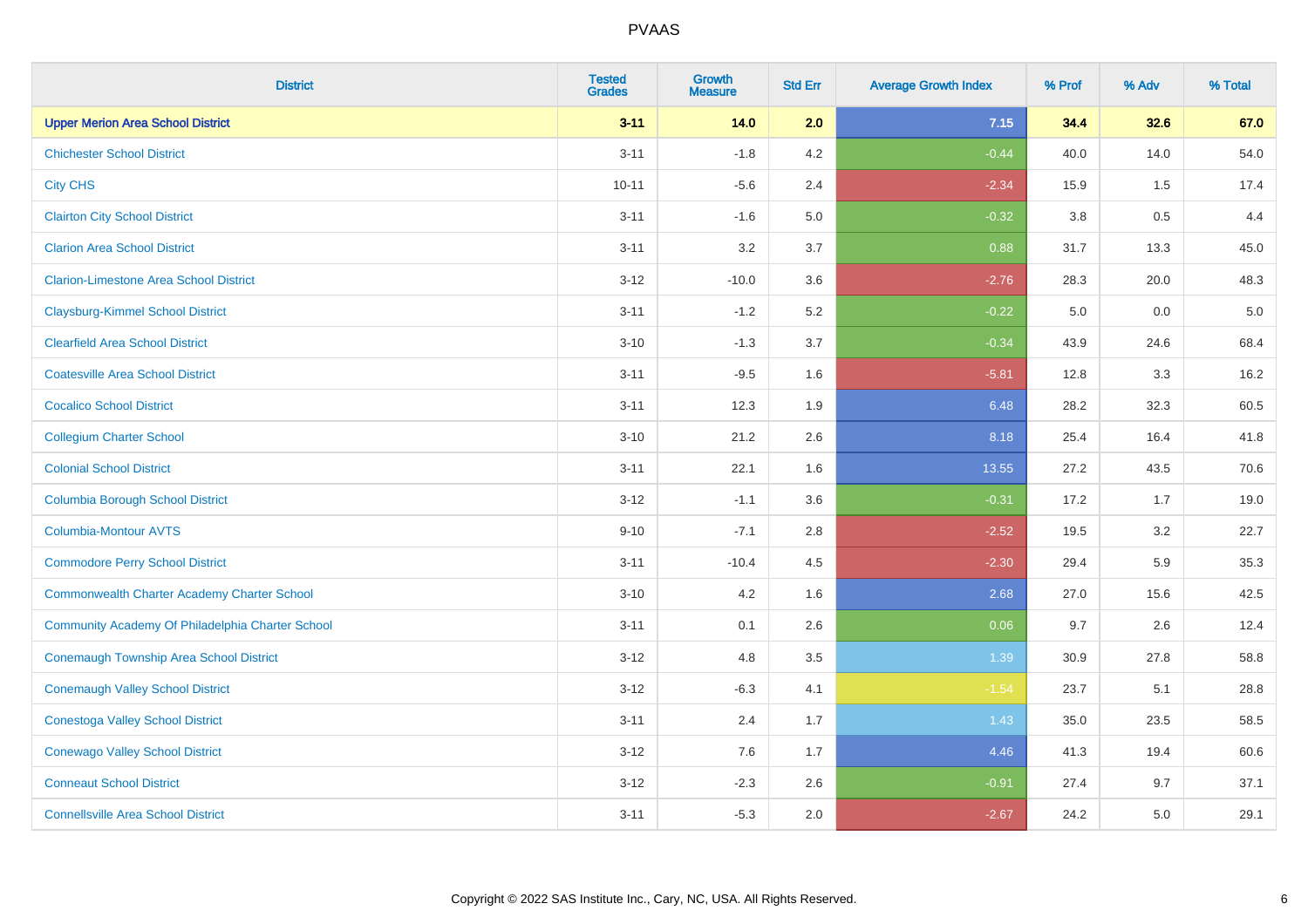| <b>District</b>                           | <b>Tested</b><br><b>Grades</b> | <b>Growth</b><br><b>Measure</b> | <b>Std Err</b> | <b>Average Growth Index</b> | % Prof | % Adv | % Total |
|-------------------------------------------|--------------------------------|---------------------------------|----------------|-----------------------------|--------|-------|---------|
| <b>Upper Merion Area School District</b>  | $3 - 11$                       | 14.0                            | 2.0            | 7.15                        | 34.4   | 32.6  | 67.0    |
| <b>Conrad Weiser Area School District</b> | $3 - 11$                       | 7.1                             | 2.1            | 3.34                        | 28.2   | 14.4  | 42.6    |
| <b>Cornell School District</b>            | $3 - 11$                       | $-5.5$                          | 4.6            | $-1.20$                     | 11.3   | 3.2   | 14.5    |
| <b>Cornwall-Lebanon School District</b>   | $3 - 11$                       | 8.2                             | 1.6            | 5.24                        | 28.0   | 20.5  | 48.6    |
| <b>Corry Area School District</b>         | $3 - 11$                       | $-6.8$                          | 2.3            | $-3.01$                     | 24.0   | 8.8   | 32.8    |
| <b>Coudersport Area School District</b>   | $3 - 11$                       | 14.8                            | 3.4            | 4.33                        | 34.7   | 28.0  | 62.7    |
| <b>Council Rock School District</b>       | $3 - 11$                       | 13.5                            | 1.1            | 12.27                       | 32.0   | 35.4  | 67.4    |
| <b>Cranberry Area School District</b>     | $3 - 12$                       | $-0.9$                          | 3.1            | $-0.29$                     | 25.5   | 9.7   | 35.2    |
| <b>Crawford Central School District</b>   | $3 - 11$                       | 5.7                             | 2.1            | 2.71                        | 26.4   | 15.8  | 42.1    |
| <b>Crestwood School District</b>          | $3 - 11$                       | $-3.4$                          | 2.2            | $-1.52$                     | 33.1   | 21.7  | 54.9    |
| <b>Cumberland Valley School District</b>  | $3 - 12$                       | 18.6                            | 1.2            | 15.79                       | 31.3   | 39.2  | 70.5    |
| <b>Dallas School District</b>             | $3 - 11$                       | 8.1                             | 2.1            | 3.87                        | 32.4   | 22.4  | 54.8    |
| <b>Dallastown Area School District</b>    | $3 - 11$                       | 19.9                            | 1.4            | 14.14                       | 36.8   | 34.2  | 71.0    |
| <b>Daniel Boone Area School District</b>  | $3-12$                         | 0.9                             | 1.9            | 0.46                        | 28.9   | 22.0  | 51.0    |
| <b>Danville Area School District</b>      | $3 - 11$                       | 18.4                            | 2.6            | 7.19                        | 32.0   | 46.1  | 78.1    |
| <b>Dauphin County Technical School</b>    | $9 - 11$                       | $-3.9$                          | 2.3            | $-1.67$                     | 18.3   | 11.1  | 29.3    |
| <b>Deer Lakes School District</b>         | $3 - 11$                       | $-10.0$                         | 2.5            | $-4.02$                     | 27.7   | 9.9   | 37.6    |
| <b>Delaware Valley School District</b>    | $3 - 11$                       | 15.7                            | 1.6            | 9.62                        | 36.7   | 32.1  | 68.8    |
| <b>Derry Area School District</b>         | $3 - 11$                       | $-11.8$                         | 2.6            | $-4.53$                     | 34.8   | 6.1   | 40.9    |
| <b>Derry Township School District</b>     | $3 - 10$                       | 20.1                            | 2.0            | 10.20                       | 32.8   | 46.9  | 79.7    |
| <b>Donegal School District</b>            | $3-12$                         | 5.9                             | 2.2            | 2.72                        | 34.1   | 23.1  | 57.2    |
| <b>Dover Area School District</b>         | $3 - 12$                       | 7.1                             | 1.9            | 3.78                        | 33.0   | 18.7  | 51.7    |
| <b>Downingtown Area School District</b>   | $3 - 11$                       | 4.4                             | 1.1            | 4.06                        | 30.1   | 32.0  | 62.2    |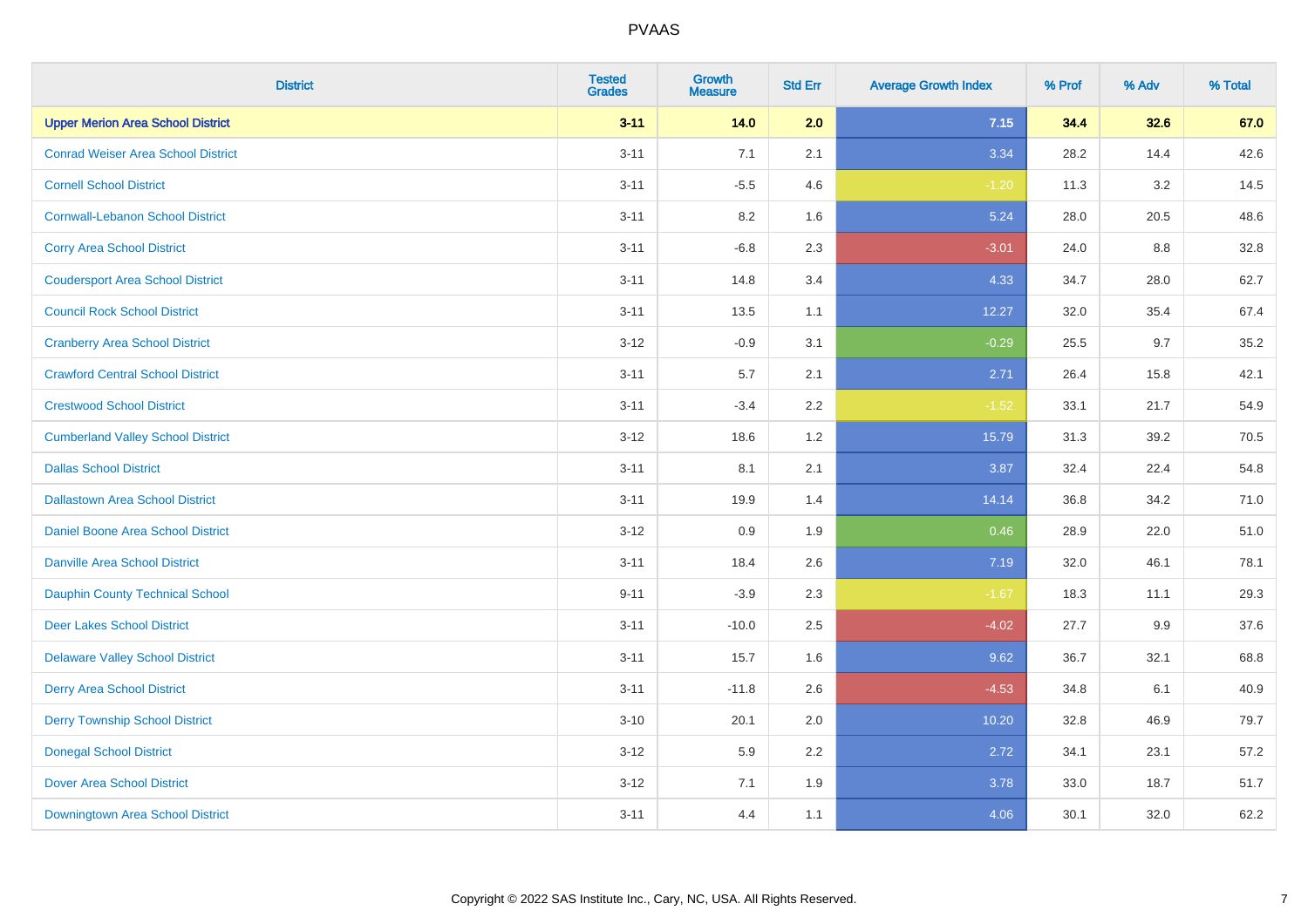| <b>District</b>                                   | <b>Tested</b><br><b>Grades</b> | <b>Growth</b><br><b>Measure</b> | <b>Std Err</b> | <b>Average Growth Index</b> | % Prof | % Adv | % Total |
|---------------------------------------------------|--------------------------------|---------------------------------|----------------|-----------------------------|--------|-------|---------|
| <b>Upper Merion Area School District</b>          | $3 - 11$                       | 14.0                            | 2.0            | 7.15                        | 34.4   | 32.6  | 67.0    |
| Dr Robert Ketterer Charter School Inc             | $6 - 12$                       | 7.1                             | 4.3            | 1.66                        | 7.3    | 1.7   | 9.0     |
| <b>Dubois Area School District</b>                | $3 - 11$                       | $-2.8$                          | 2.0            | $-1.37$                     | 35.5   | 19.0  | 54.6    |
| <b>Dunmore School District</b>                    | $3 - 11$                       | $-12.2$                         | 2.7            | $-4.51$                     | 15.0   | 5.3   | 20.4    |
| <b>East Allegheny School District</b>             | $3 - 11$                       | $-6.4$                          | 3.0            | $-2.11$                     | 21.0   | 7.4   | 28.4    |
| <b>East Lycoming School District</b>              | $3 - 11$                       | $-10.9$                         | 2.1            | $-5.08$                     | 22.5   | 8.2   | 30.8    |
| <b>East Penn School District</b>                  | $3 - 11$                       | 8.9                             | 1.2            | 7.61                        | 32.8   | 26.4  | 59.2    |
| East Pennsboro Area School District               | $3 - 11$                       | 4.8                             | 2.1            | 2.26                        | 36.8   | 16.9  | 53.7    |
| East Stroudsburg Area School District             | $3 - 11$                       | $-4.9$                          | 1.4            | $-3.38$                     | 22.7   | 12.5  | 35.2    |
| <b>Eastern Lancaster County School District</b>   | $3 - 12$                       | 2.9                             | 3.2            | 0.91                        | 35.2   | 36.4  | 71.6    |
| <b>Eastern Lebanon County School District</b>     | $3 - 11$                       | 4.0                             | 2.1            | 1.89                        | 23.5   | 11.5  | 35.0    |
| <b>Eastern York School District</b>               | $3 - 11$                       | $-6.2$                          | 2.3            | $-2.70$                     | 27.8   | 18.5  | 46.4    |
| <b>Easton Area School District</b>                | $3 - 12$                       | 6.3                             | 1.3            | 4.91                        | 24.1   | 13.0  | 37.1    |
| <b>Elizabeth Forward School District</b>          | $3 - 11$                       | $-5.5$                          | 2.5            | $-2.25$                     | 32.2   | 12.8  | 45.0    |
| <b>Elizabethtown Area School District</b>         | $3 - 12$                       | 7.1                             | 1.7            | 4.19                        | 36.4   | 27.6  | 64.0    |
| <b>Elk Lake School District</b>                   | $3 - 11$                       | $-6.1$                          | 2.9            | $-2.12$                     | 26.3   | 11.6  | 37.9    |
| <b>Ellwood City Area School District</b>          | $3 - 11$                       | $-12.5$                         | 3.1            | $-4.00$                     | 26.7   | 8.7   | 35.4    |
| <b>Environmental Charter School At Frick Park</b> | $3-9$                          | $-6.2$                          | 3.7            | $-1.67$                     | 25.9   | 3.4   | 29.3    |
| <b>Ephrata Area School District</b>               | $3 - 11$                       | $6.8\,$                         | 1.7            | 4.08                        | 31.6   | 17.1  | 48.8    |
| <b>Erie City School District</b>                  | $3 - 12$                       | $-4.5$                          | 1.4            | $-3.09$                     | 13.4   | 6.7   | 20.1    |
| Esperanza Academy Charter School                  | $4 - 11$                       | 2.1                             | 2.1            | 1.01                        | 14.2   | 3.6   | 17.8    |
| <b>Esperanza Cyber Charter School</b>             | $3 - 11$                       | 7.1                             | 6.1            | 1.15                        | 8.8    | 2.9   | 11.8    |
| <b>Everett Area School District</b>               | $3 - 11$                       | $-1.1$                          | 3.1            | $-0.34$                     | 34.2   | 13.2  | 47.4    |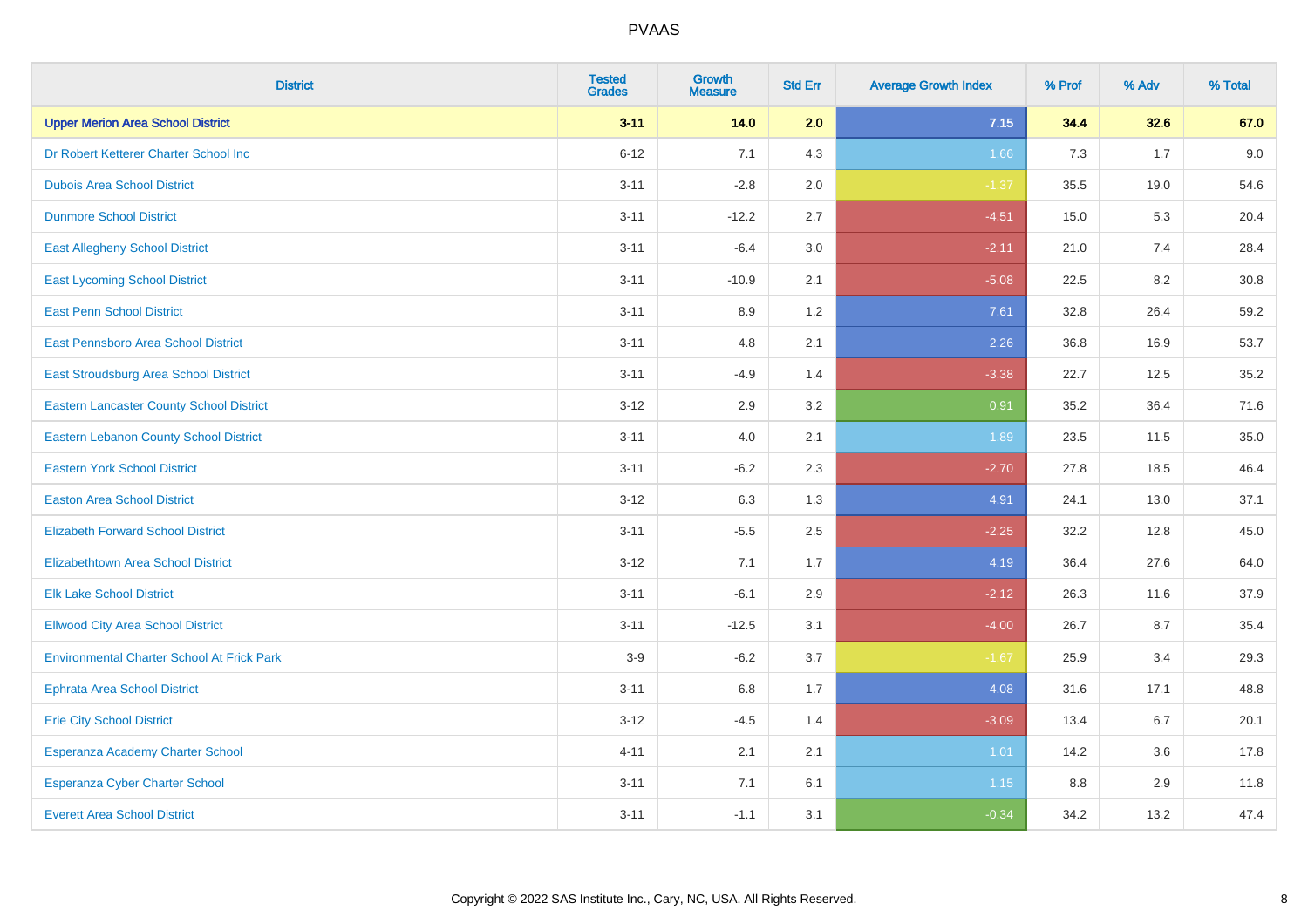| <b>District</b>                                   | <b>Tested</b><br><b>Grades</b> | <b>Growth</b><br><b>Measure</b> | <b>Std Err</b> | <b>Average Growth Index</b> | % Prof | % Adv   | % Total |
|---------------------------------------------------|--------------------------------|---------------------------------|----------------|-----------------------------|--------|---------|---------|
| <b>Upper Merion Area School District</b>          | $3 - 11$                       | 14.0                            | 2.0            | 7.15                        | 34.4   | 32.6    | 67.0    |
| <b>Evergreen Community Charter School</b>         | $6 - 11$                       | $-1.1$                          | 4.7            | $-0.23$                     | 34.6   | 26.9    | 61.5    |
| <b>Executive Education Academy Charter School</b> | $3 - 10$                       | $-14.6$                         | 3.0            | $-4.81$                     | 8.5    | 1.2     | 9.8     |
| <b>Exeter Township School District</b>            | $3 - 11$                       | $-1.0$                          | 1.7            | $-0.58$                     | 27.2   | 15.6    | 42.8    |
| <b>Fairfield Area School District</b>             | $3 - 11$                       | $-0.5$                          | 3.6            | $-0.13$                     | 43.9   | 6.1     | 50.0    |
| <b>Fairview School District</b>                   | $3 - 11$                       | 8.3                             | 2.4            | 3.43                        | 41.9   | 34.9    | 76.7    |
| <b>Fannett-Metal School District</b>              | $3 - 11$                       | $-22.3$                         | 4.8            | $-4.65$                     | 16.4   | 6.6     | 23.0    |
| <b>Farrell Area School District</b>               | $3 - 11$                       | $-1.9$                          | 4.2            | $-0.44$                     | 9.3    | 11.6    | 20.9    |
| <b>Ferndale Area School District</b>              | $3 - 10$                       | $-1.1$                          | 4.1            | $-0.27$                     | 21.0   | 7.9     | 29.0    |
| <b>Fleetwood Area School District</b>             | $3 - 10$                       | 10.4                            | 2.0            | 5.19                        | 31.7   | 25.8    | 57.5    |
| <b>Forbes Road School District</b>                | $3 - 11$                       | $-11.5$                         | 4.7            | $-2.43$                     | 23.1   | 10.3    | 33.3    |
| <b>Forest Area School District</b>                | $3 - 11$                       | $-1.8$                          | 4.7            | $-0.37$                     | 18.9   | 15.1    | 34.0    |
| <b>Forest City Regional School District</b>       | $3 - 12$                       | $-1.2$                          | 3.6            | $-0.33$                     | 26.5   | $8.2\,$ | 34.7    |
| <b>Forest Hills School District</b>               | $3 - 11$                       | 1.8                             | 2.5            | 0.71                        | 28.8   | 10.3    | 39.1    |
| <b>Fort Cherry School District</b>                | $3 - 10$                       | $-0.7$                          | 3.1            | $-0.21$                     | 30.6   | 14.1    | 44.7    |
| <b>Fort Leboeuf School District</b>               | $3 - 11$                       | 3.5                             | 2.2            | 1.58                        | 32.0   | 16.8    | 48.8    |
| Fox Chapel Area School District                   | $3 - 11$                       | 17.6                            | 1.9            | 9.47                        | 22.9   | 52.0    | 74.9    |
| <b>Franklin Area School District</b>              | $3 - 11$                       | $-3.7$                          | 2.6            | $-1.43$                     | 30.5   | 5.9     | 36.4    |
| <b>Franklin Regional School District</b>          | $3 - 11$                       | 11.3                            | 1.8            | 6.13                        | 30.0   | 35.0    | 65.0    |
| <b>Frazier School District</b>                    | $3 - 11$                       | $-18.9$                         | 3.4            | $-5.49$                     | 18.3   | 1.4     | 19.7    |
| <b>Freedom Area School District</b>               | $3 - 11$                       | $-6.3$                          | 3.1            | $-2.04$                     | 22.9   | 8.4     | 31.3    |
| <b>Freeport Area School District</b>              | $3 - 10$                       | $-0.2$                          | 2.1            | $-0.10$                     | 37.4   | 29.8    | 67.2    |
| <b>Galeton Area School District</b>               | $3 - 11$                       | 5.4                             | 5.4            | 1.01                        | 33.3   | 22.2    | 55.6    |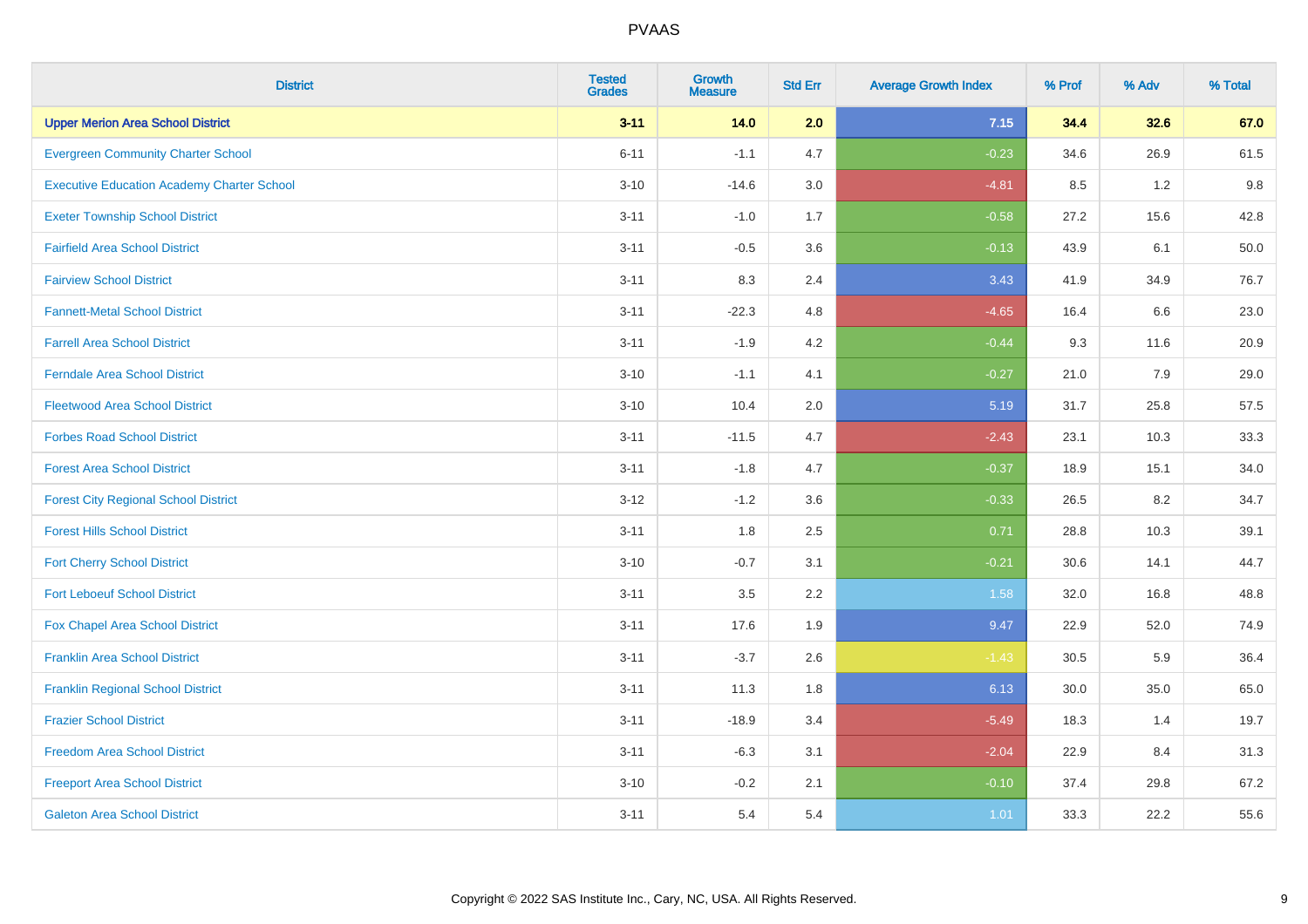| <b>District</b>                               | <b>Tested</b><br><b>Grades</b> | <b>Growth</b><br><b>Measure</b> | <b>Std Err</b> | <b>Average Growth Index</b> | % Prof | % Adv   | % Total |
|-----------------------------------------------|--------------------------------|---------------------------------|----------------|-----------------------------|--------|---------|---------|
| <b>Upper Merion Area School District</b>      | $3 - 11$                       | 14.0                            | 2.0            | 7.15                        | 34.4   | 32.6    | 67.0    |
| <b>Garnet Valley School District</b>          | $3 - 10$                       | 0.2                             | 1.7            | 0.13                        | 34.9   | 26.4    | 61.3    |
| <b>Gateway School District</b>                | $3 - 11$                       | 3.1                             | 2.0            | 1.55                        | 35.7   | 18.5    | 54.2    |
| <b>General Mclane School District</b>         | $3 - 11$                       | $-10.7$                         | 2.4            | $-4.40$                     | 34.0   | 15.6    | 49.6    |
| <b>Gettysburg Area School District</b>        | $3 - 11$                       | $-6.0$                          | 2.0            | $-3.02$                     | 28.8   | 19.6    | 48.5    |
| <b>Girard School District</b>                 | $3 - 11$                       | $-12.3$                         | 2.6            | $-4.76$                     | 29.7   | 18.9    | 48.6    |
| <b>Glendale School District</b>               | $3 - 10$                       | 7.9                             | 3.5            | 2.25                        | 42.6   | 9.3     | 51.8    |
| <b>Governor Mifflin School District</b>       | $3 - 11$                       | $-4.4$                          | 1.6            | $-2.69$                     | 30.3   | 7.7     | 38.0    |
| <b>Great Valley School District</b>           | $3 - 11$                       | 5.4                             | 2.0            | 2.77                        | 33.8   | 33.5    | 67.3    |
| <b>Greater Johnstown School District</b>      | $3 - 11$                       | $-3.5$                          | 2.4            | $-1.45$                     | 10.3   | 1.3     | 11.5    |
| <b>Greater Latrobe School District</b>        | $3 - 11$                       | $-14.1$                         | 2.0            | $-7.14$                     | 41.0   | 12.6    | 53.6    |
| <b>Greater Nanticoke Area School District</b> | $3 - 12$                       | $-6.8$                          | 2.6            | $-2.58$                     | 15.2   | 8.9     | 24.1    |
| <b>Greencastle-Antrim School District</b>     | $3 - 11$                       | $-0.3$                          | 2.0            | $-0.14$                     | 30.9   | 22.2    | 53.1    |
| <b>Greensburg Salem School District</b>       | $3 - 11$                       | $-6.9$                          | 2.2            | $-3.06$                     | 30.3   | 13.3    | 43.6    |
| <b>Greenville Area School District</b>        | $3 - 11$                       | $-13.2$                         | 3.0            | $-4.45$                     | 32.1   | 4.6     | 36.7    |
| <b>Greenwood School District</b>              | $3 - 11$                       | 11.3                            | 3.6            | 3.14                        | 31.2   | 32.8    | 63.9    |
| <b>Grove City Area School District</b>        | $3 - 12$                       | $-8.8$                          | 2.3            | $-3.89$                     | 25.6   | 16.4    | 42.0    |
| <b>Halifax Area School District</b>           | $3 - 11$                       | 5.8                             | 3.5            | 1.64                        | 32.1   | 18.9    | 50.9    |
| <b>Hamburg Area School District</b>           | $3 - 11$                       | 0.6                             | 2.4            | 0.25                        | 28.0   | 15.5    | 43.6    |
| <b>Hampton Township School District</b>       | $3 - 11$                       | 7.4                             | 2.0            | 3.79                        | 37.9   | 39.2    | 77.0    |
| <b>Hanover Area School District</b>           | $3 - 11$                       | $-14.7$                         | 4.7            | $-3.13$                     | 12.1   | 3.0     | 15.2    |
| <b>Hanover Public School District</b>         | $3 - 11$                       | $-12.4$                         | 2.7            | $-4.50$                     | 22.7   | $6.2\,$ | 28.9    |
| <b>Harbor Creek School District</b>           | $3 - 11$                       | 13.4                            | 2.3            | 5.80                        | 34.5   | 40.7    | 75.2    |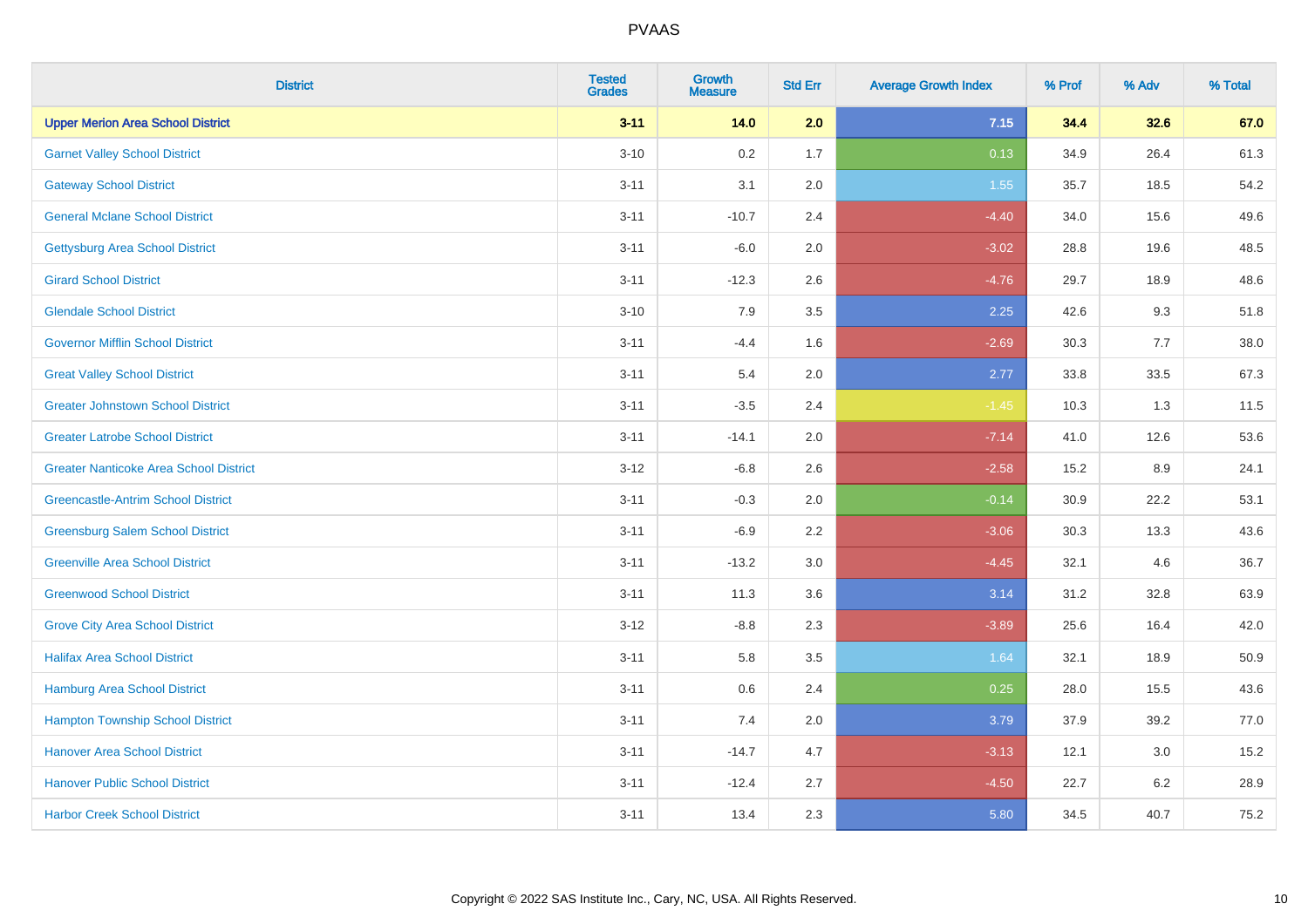| <b>District</b>                               | <b>Tested</b><br><b>Grades</b> | <b>Growth</b><br><b>Measure</b> | <b>Std Err</b> | <b>Average Growth Index</b> | % Prof | % Adv   | % Total |
|-----------------------------------------------|--------------------------------|---------------------------------|----------------|-----------------------------|--------|---------|---------|
| <b>Upper Merion Area School District</b>      | $3 - 11$                       | 14.0                            | 2.0            | 7.15                        | 34.4   | 32.6    | 67.0    |
| Harmony Area School District                  | $3 - 10$                       | $-5.7$                          | 5.0            | $-1.13$                     | 33.3   | 0.0     | 33.3    |
| <b>Harrisburg City School District</b>        | $3 - 11$                       | $-0.2$                          | 2.0            | $-0.11$                     | 6.0    | 2.0     | 8.0     |
| Hatboro-Horsham School District               | $3 - 11$                       | $-2.7$                          | 1.6            | $-1.65$                     | 27.9   | 17.9    | 45.8    |
| <b>Haverford Township School District</b>     | $3 - 11$                       | 1.4                             | 1.4            | 1.05                        | 36.7   | 26.3    | 63.0    |
| <b>Hazleton Area School District</b>          | $3 - 11$                       | 6.0                             | 1.6            | 3.85                        | 20.5   | 9.0     | 29.5    |
| <b>Hempfield Area School District</b>         | $3 - 12$                       | $-10.2$                         | 1.6            | $-6.37$                     | 28.1   | 19.2    | 47.3    |
| <b>Hempfield School District</b>              | $3 - 11$                       | 13.4                            | 1.3            | 10.53                       | 29.9   | 36.8    | 66.7    |
| <b>Hermitage School District</b>              | $3 - 12$                       | 14.0                            | 2.5            | 5.59                        | 34.0   | 27.0    | 61.0    |
| <b>Highlands School District</b>              | $3 - 11$                       | $-1.3$                          | 2.3            | $-0.55$                     | 32.6   | 10.5    | 43.0    |
| <b>Hollidaysburg Area School District</b>     | $3 - 11$                       | $-2.7$                          | 1.6            | $-1.64$                     | 32.6   | 15.2    | 47.8    |
| <b>Homer-Center School District</b>           | $3 - 11$                       | 8.8                             | 3.5            | 2.53                        | 38.0   | 17.7    | 55.8    |
| Hope For Hyndman Charter School               | $3 - 11$                       | 5.1                             | 5.8            | 0.88                        | 14.3   | 7.1     | 21.4    |
| <b>Hopewell Area School District</b>          | $3 - 11$                       | 0.8                             | 2.6            | 0.31                        | 34.5   | 12.4    | 46.9    |
| Huntingdon Area School District               | $3 - 11$                       | 5.8                             | 2.6            | 2.28                        | 27.8   | 17.4    | 45.2    |
| Imhotep Institute Charter High School         | $9 - 11$                       | $-17.6$                         | 5.8            | $-3.03$                     | 15.4   | $0.0\,$ | 15.4    |
| <b>Indiana Area School District</b>           | $3 - 11$                       | 12.0                            | 2.0            | 5.98                        | 30.0   | 30.4    | 60.3    |
| <b>Innovative Arts Academy Charter School</b> | $6 - 11$                       | $-7.2$                          | 2.5            | $-2.83$                     | 2.0    | 0.0     | 2.0     |
| Insight PA Cyber Charter School               | $3 - 11$                       | $-9.4$                          | 5.8            | $-1.62$                     | 25.6   | 4.6     | 30.2    |
| <b>Interboro School District</b>              | $3 - 12$                       | $-8.4$                          | 2.0            | $-4.27$                     | 27.6   | 6.4     | 34.1    |
| <b>Iroquois School District</b>               | $3 - 11$                       | 13.6                            | 2.8            | 4.83                        | 33.3   | 16.0    | 49.4    |
| Jamestown Area School District                | $3 - 11$                       | $-9.5$                          | 4.1            | $-2.33$                     | 41.5   | 4.9     | 46.3    |
| Jeannette City School District                | $3 - 11$                       | $-0.7$                          | 3.4            | $-0.20$                     | 26.8   | 4.1     | 30.9    |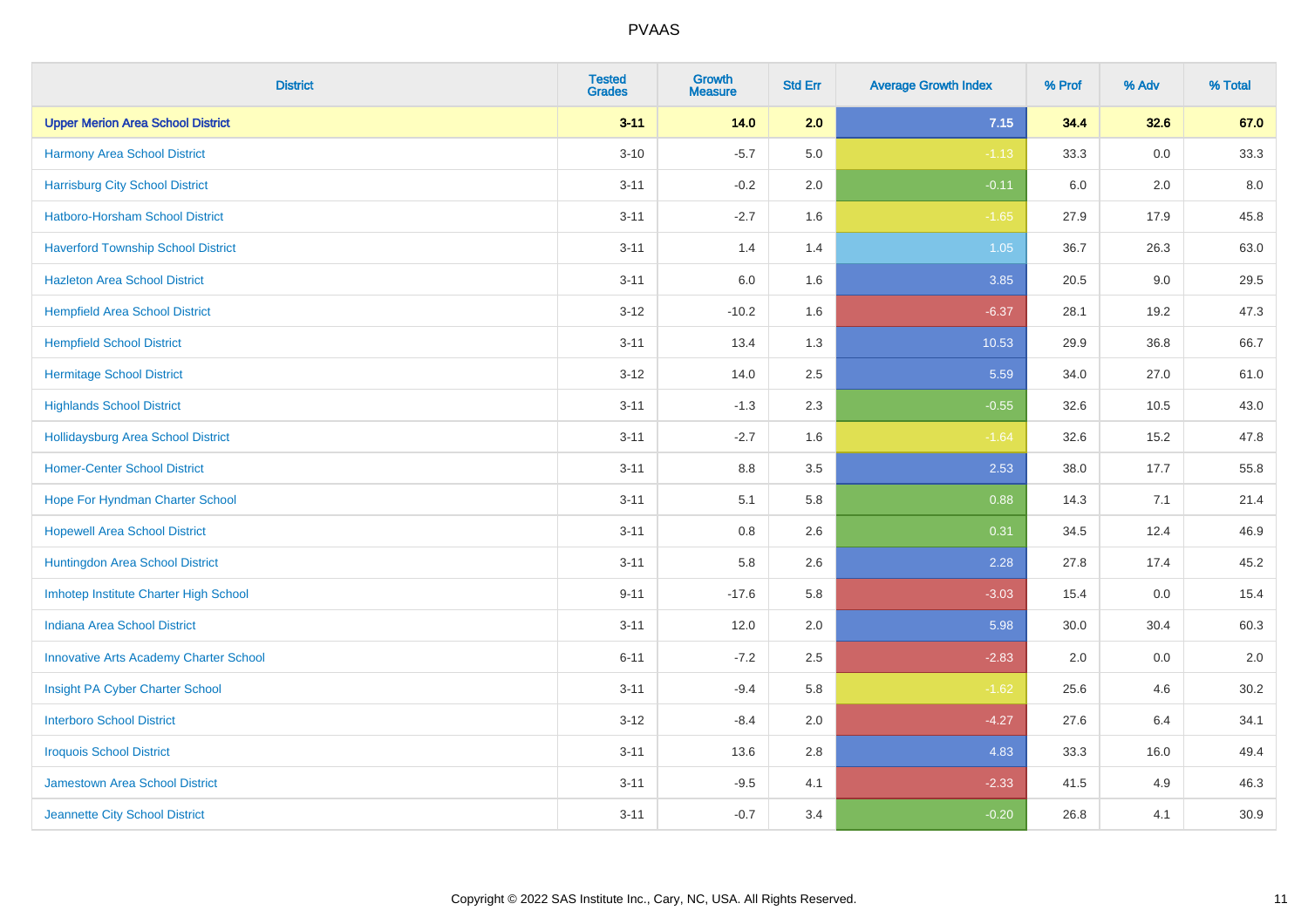| <b>District</b>                                 | <b>Tested</b><br><b>Grades</b> | <b>Growth</b><br><b>Measure</b> | <b>Std Err</b> | <b>Average Growth Index</b> | % Prof | % Adv   | % Total |
|-------------------------------------------------|--------------------------------|---------------------------------|----------------|-----------------------------|--------|---------|---------|
| <b>Upper Merion Area School District</b>        | $3 - 11$                       | 14.0                            | 2.0            | 7.15                        | 34.4   | 32.6    | 67.0    |
| Jefferson County-Dubois AVTS                    | $9 - 11$                       | $-11.7$                         | 3.1            | $-3.72$                     | 17.6   | $2.8\,$ | 20.4    |
| Jefferson-Morgan School District                | $3 - 10$                       | $-12.0$                         | 3.9            | $-3.09$                     | 28.6   | 6.1     | 34.7    |
| <b>Jenkintown School District</b>               | $3 - 11$                       | $-7.9$                          | 4.1            | $-1.92$                     | 34.1   | 27.3    | 61.4    |
| <b>Jersey Shore Area School District</b>        | $3 - 11$                       | 0.7                             | 2.5            | 0.27                        | 39.3   | 13.6    | 52.9    |
| Jim Thorpe Area School District                 | $3 - 11$                       | $-10.9$                         | 2.4            | $-4.48$                     | 19.5   | 6.0     | 25.5    |
| Johnsonburg Area School District                | $3 - 11$                       | 5.0                             | 3.9            | 1.27                        | 35.5   | 11.8    | 47.4    |
| <b>Juniata County School District</b>           | $3 - 12$                       | 7.7                             | 2.0            | 3.81                        | 22.9   | 18.9    | 41.8    |
| <b>Juniata Valley School District</b>           | $3 - 11$                       | 1.6                             | 3.2            | 0.51                        | 23.1   | 9.4     | 32.5    |
| <b>Kane Area School District</b>                | $3 - 10$                       | 8.8                             | 2.9            | 3.07                        | 31.4   | 19.8    | 51.2    |
| <b>Karns City Area School District</b>          | $3 - 11$                       | $-7.2$                          | 2.6            | $-2.71$                     | 26.4   | 20.8    | 47.2    |
| <b>Kennett Consolidated School District</b>     | $3 - 11$                       | $-10.4$                         | 1.7            | $-6.27$                     | 28.7   | 14.0    | 42.7    |
| <b>Keystone Central School District</b>         | $3 - 11$                       | 3.6                             | 1.8            | 2.04                        | 27.1   | 14.6    | 41.8    |
| <b>Keystone Education Center Charter School</b> | $3 - 12$                       | $-6.5$                          | 5.1            | $-1.28$                     | 0.0    | 0.0     | $0.0\,$ |
| <b>Keystone Oaks School District</b>            | $3 - 11$                       | $-7.2$                          | 2.3            | $-3.14$                     | 30.0   | 11.1    | 41.0    |
| <b>Keystone School District</b>                 | $3 - 11$                       | 7.8                             | 5.7            | 1.37                        | 35.0   | 45.0    | 80.0    |
| <b>KIPP Dubois Charter School</b>               | $9 - 10$                       | $-3.0$                          | 3.1            | $-0.95$                     | 10.0   | 0.0     | 10.0    |
| <b>Kiski Area School District</b>               | $3 - 11$                       | $-4.0$                          | 2.0            | $-1.99$                     | 23.1   | 18.2    | 41.3    |
| <b>Kutztown Area School District</b>            | $3 - 12$                       | 9.3                             | 2.8            | 3.34                        | 38.5   | 14.6    | 53.2    |
| La Academia Partnership Charter School          | $6 - 11$                       | $-15.5$                         | 5.7            | $-2.70$                     | 2.3    | 0.0     | 2.3     |
| Lackawanna Trail School District                | $3 - 10$                       | $-11.0$                         | 3.3            | $-3.35$                     | 13.1   | 18.0    | 31.2    |
| <b>Lakeland School District</b>                 | $3 - 11$                       | 13.3                            | 2.8            | 4.80                        | 22.2   | 21.2    | 43.4    |
| Lake-Lehman School District                     | $3 - 11$                       | 14.9                            | 2.8            | 5.34                        | 25.8   | 22.5    | 48.3    |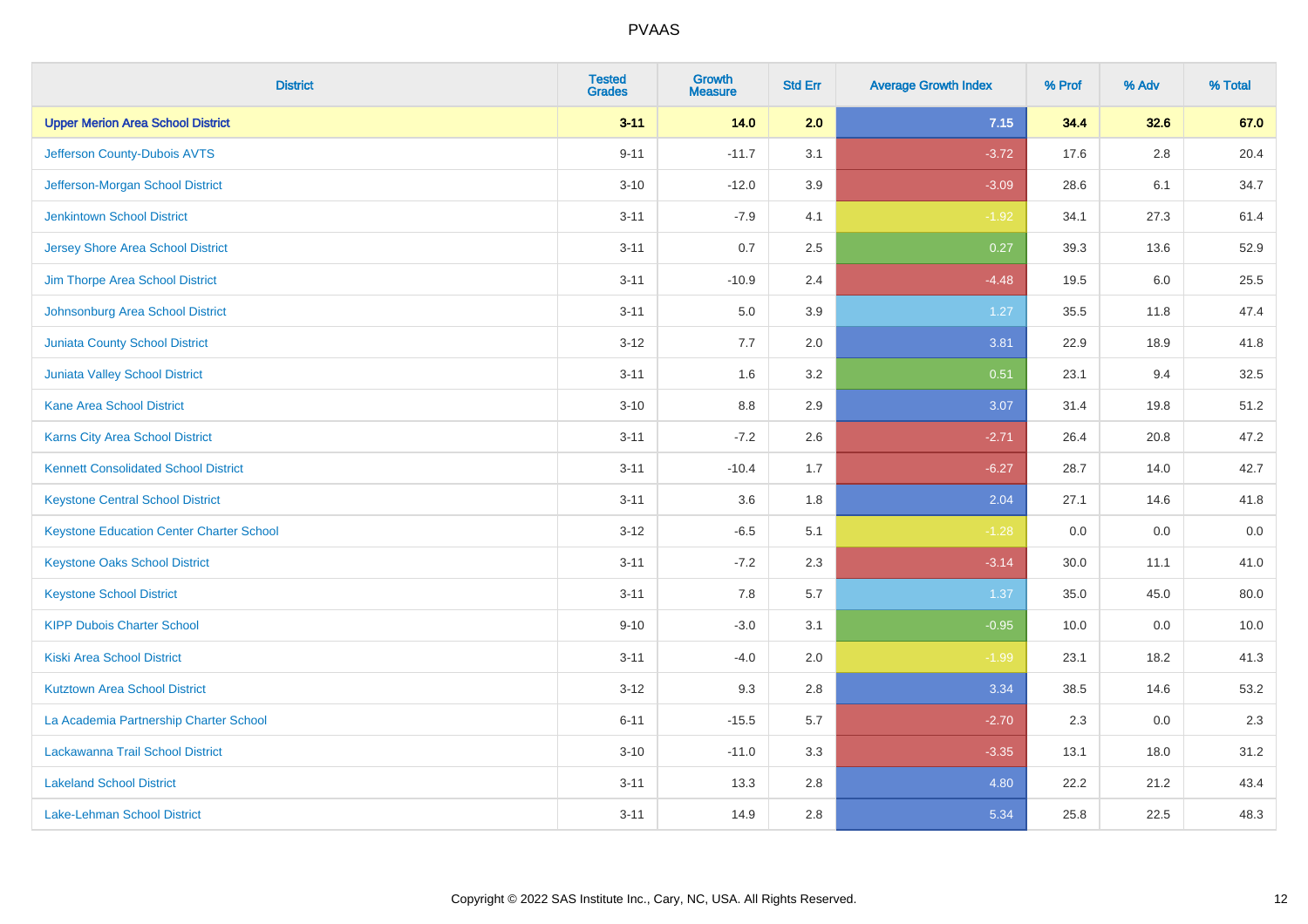| <b>District</b>                                    | <b>Tested</b><br><b>Grades</b> | <b>Growth</b><br><b>Measure</b> | <b>Std Err</b> | <b>Average Growth Index</b> | % Prof | % Adv | % Total |
|----------------------------------------------------|--------------------------------|---------------------------------|----------------|-----------------------------|--------|-------|---------|
| <b>Upper Merion Area School District</b>           | $3 - 11$                       | 14.0                            | 2.0            | 7.15                        | 34.4   | 32.6  | 67.0    |
| <b>Lakeview School District</b>                    | $3 - 11$                       | $-1.9$                          | 3.5            | $-0.53$                     | 41.5   | 12.3  | 53.8    |
| Lampeter-Strasburg School District                 | $3 - 12$                       | 11.0                            | 1.9            | 5.69                        | 35.4   | 32.3  | 67.7    |
| <b>Lancaster School District</b>                   | $3 - 12$                       | $-10.0$                         | 1.4            | $-7.22$                     | 9.0    | 3.9   | 12.8    |
| <b>Laurel Highlands School District</b>            | $3 - 11$                       | $-3.8$                          | 2.3            | $-1.63$                     | 20.9   | 14.6  | 35.4    |
| <b>Laurel School District</b>                      | $3 - 11$                       | 13.0                            | 3.1            | 4.19                        | 30.3   | 15.7  | 46.1    |
| <b>Lawrence County CTC</b>                         | $10 - 11$                      | $-9.8$                          | 3.7            | $-2.68$                     | 7.3    | 0.0   | 7.3     |
| <b>Lebanon School District</b>                     | $3 - 11$                       | $-1.2$                          | 1.9            | $-0.63$                     | 15.2   | 6.4   | 21.6    |
| Leechburg Area School District                     | $3 - 11$                       | 7.0                             | 3.9            | 1.79                        | 37.7   | 4.9   | 42.6    |
| <b>Lehigh Career &amp; Technical Institute</b>     | $10 - 12$                      | $-0.7$                          | 6.3            | $-0.11$                     | 36.4   | 4.6   | 40.9    |
| Lehigh Valley Academy Regional Charter School      | $3 - 11$                       | $-5.9$                          | 3.0            | $-1.98$                     | 20.0   | 7.7   | 27.7    |
| Lehigh Valley Charter High School For The Arts     | $9 - 10$                       | $-11.8$                         | 2.5            | $-4.76$                     | 28.9   | 5.7   | 34.6    |
| <b>Lehighton Area School District</b>              | $3 - 11$                       | 11.4                            | 2.4            | 4.84                        | 30.5   | 24.9  | 55.3    |
| <b>Lewisburg Area School District</b>              | $3 - 11$                       | 1.7                             | 2.4            | 0.72                        | 35.9   | 35.9  | 71.8    |
| <b>Ligonier Valley School District</b>             | $3 - 11$                       | $-10.8$                         | 3.1            | $-3.43$                     | 34.1   | 5.8   | 39.9    |
| Lincoln Leadership Academy Charter School          | $3 - 12$                       | $-7.4$                          | 3.7            | $-1.99$                     | 6.4    | 2.1   | 8.5     |
| <b>Lincoln Park Performing Arts Charter School</b> | $7 - 11$                       | $-14.9$                         | 2.7            | $-5.45$                     | 39.3   | 8.9   | 48.2    |
| <b>Line Mountain School District</b>               | $3 - 11$                       | 11.7                            | 3.9            | 3.01                        | 40.4   | 42.3  | 82.7    |
| <b>Littlestown Area School District</b>            | $3 - 11$                       | 28.7                            | 2.4            | 11.83                       | 38.4   | 29.3  | 67.7    |
| <b>Lower Dauphin School District</b>               | $3 - 11$                       | 5.3                             | 1.8            | 3.03                        | 30.6   | 26.8  | 57.5    |
| <b>Lower Merion School District</b>                | $3 - 11$                       | 18.9                            | 1.2            | 15.42                       | 29.4   | 48.6  | 78.0    |
| <b>Lower Moreland Township School District</b>     | $3 - 11$                       | 8.7                             | 2.0            | 4.35                        | 38.2   | 33.2  | 71.4    |
| <b>Loyalsock Township School District</b>          | $3 - 12$                       | 26.7                            | 2.7            | 9.92                        | 36.8   | 35.1  | 71.9    |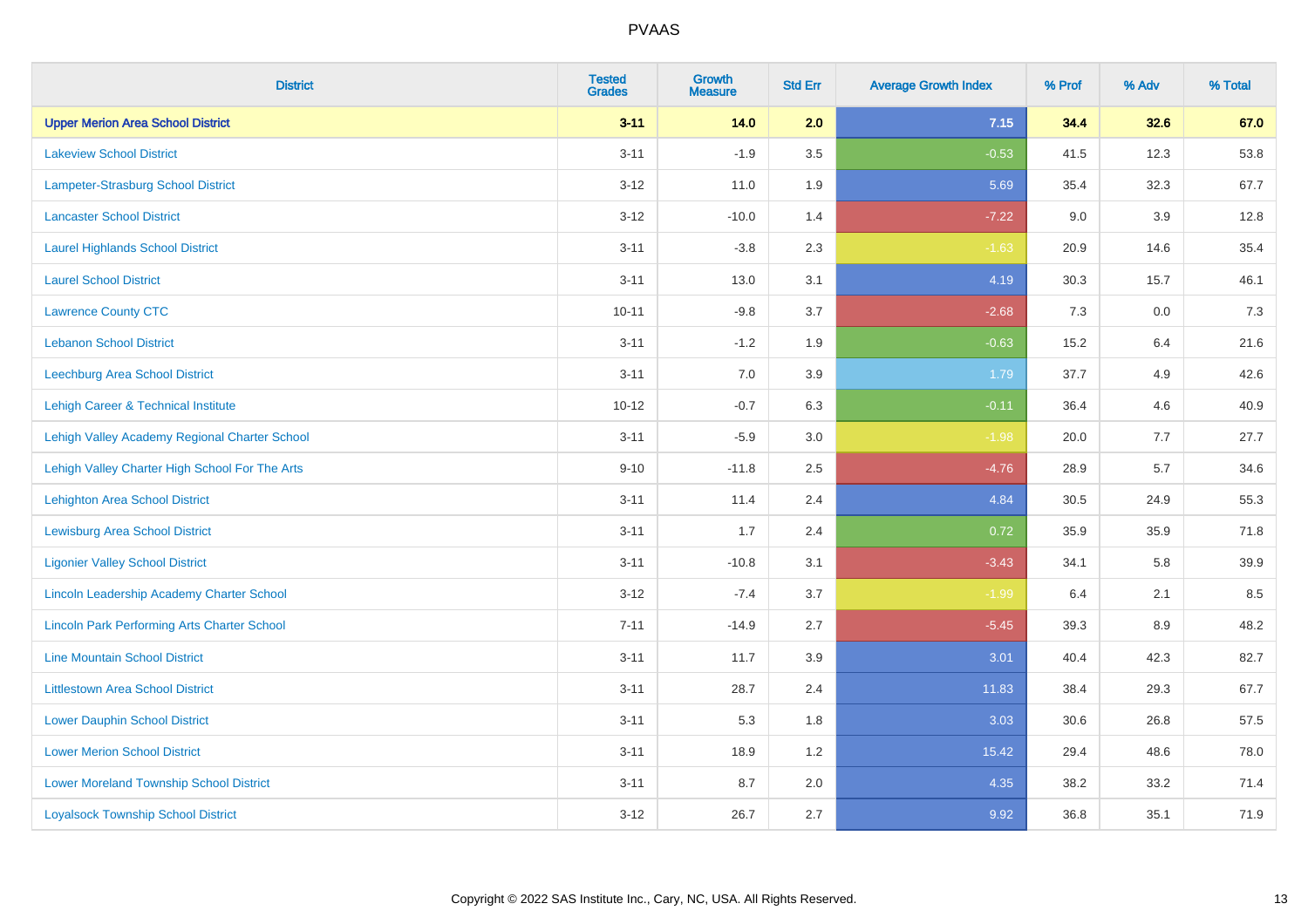| <b>District</b>                                | <b>Tested</b><br><b>Grades</b> | Growth<br><b>Measure</b> | <b>Std Err</b> | <b>Average Growth Index</b> | % Prof | % Adv | % Total |
|------------------------------------------------|--------------------------------|--------------------------|----------------|-----------------------------|--------|-------|---------|
| <b>Upper Merion Area School District</b>       | $3 - 11$                       | 14.0                     | 2.0            | 7.15                        | 34.4   | 32.6  | 67.0    |
| <b>Mahanoy Area School District</b>            | $3 - 10$                       | $-3.4$                   | 3.1            | $-1.07$                     | 21.4   | 8.6   | 30.0    |
| <b>Manheim Central School District</b>         | $3 - 11$                       | 12.8                     | 2.0            | 6.52                        | 27.8   | 35.4  | 63.2    |
| <b>Manheim Township School District</b>        | $3 - 12$                       | 10.9                     | 1.5            | 7.51                        | 30.9   | 31.0  | 61.9    |
| <b>Marion Center Area School District</b>      | $3 - 10$                       | 0.8                      | 2.9            | 0.27                        | 23.3   | 11.1  | 34.4    |
| Maritime Academy Charter School                | $3 - 10$                       | 13.2                     | 3.1            | 4.29                        | 24.0   | 1.3   | 25.3    |
| <b>Marple Newtown School District</b>          | $3 - 11$                       | 20.6                     | 2.3            | 8.95                        | 31.1   | 42.7  | 73.8    |
| <b>Mars Area School District</b>               | $3 - 10$                       | 6.6                      | 1.9            | 3.45                        | 36.7   | 32.4  | 69.1    |
| <b>MaST Community Charter School</b>           | $3 - 10$                       | $-0.9$                   | 2.5            | $-0.34$                     | 25.0   | 21.6  | 46.6    |
| <b>MaST Community Charter School II</b>        | $3 - 10$                       | 1.4                      | 3.0            | 0.45                        | 16.1   | 4.6   | 20.7    |
| Mastery Charter High School-Lenfest Campus     | $7 - 11$                       | $-1.8$                   | 5.8            | $-0.30$                     | 26.3   | 0.0   | 26.3    |
| <b>Mastery Charter School - Gratz Campus</b>   | $7 - 10$                       | $-9.5$                   | 4.6            | $-2.09$                     | 0.0    | 3.4   | 3.4     |
| <b>Mastery Charter School - Hardy Williams</b> | $3 - 11$                       | 6.6                      | 3.0            | 2.21                        | 24.7   | 1.2   | 25.9    |
| <b>Mastery Charter School - Pickett Campus</b> | $6 - 10$                       | 2.7                      | 4.2            | 0.65                        | 20.6   | 0.0   | 20.6    |
| Mastery Charter School - Shoemaker Campus      | $7 - 10$                       | $-2.3$                   | 2.8            | $-0.81$                     | 10.1   | 3.7   | 13.8    |
| <b>Mastery Charter School - Thomas Campus</b>  | $3 - 10$                       | 7.9                      | 5.7            | 1.39                        | 12.5   | 0.0   | 12.5    |
| <b>Mcguffey School District</b>                | $3 - 11$                       | $-12.1$                  | 3.0            | $-4.06$                     | 12.8   | 5.9   | 18.6    |
| <b>Mckeesport Area School District</b>         | $3 - 12$                       | 4.6                      | 2.2            | 2.14                        | 21.1   | 4.4   | 25.5    |
| Mechanicsburg Area School District             | $3 - 11$                       | $-5.7$                   | 1.6            | $-3.48$                     | 35.1   | 16.0  | 51.2    |
| <b>Mercer Area School District</b>             | $3 - 11$                       | 2.2                      | 3.1            | 0.70                        | 24.4   | 11.8  | 36.2    |
| <b>Methacton School District</b>               | $3 - 11$                       | 11.0                     | 1.6            | 6.94                        | 36.0   | 33.6  | 69.6    |
| Meyersdale Area School District                | $3 - 11$                       | $-16.1$                  | 3.3            | $-4.94$                     | 20.3   | 5.8   | 26.1    |
| <b>Mid Valley School District</b>              | $3 - 10$                       | $-11.1$                  | 2.7            | $-4.07$                     | 28.3   | 8.1   | 36.4    |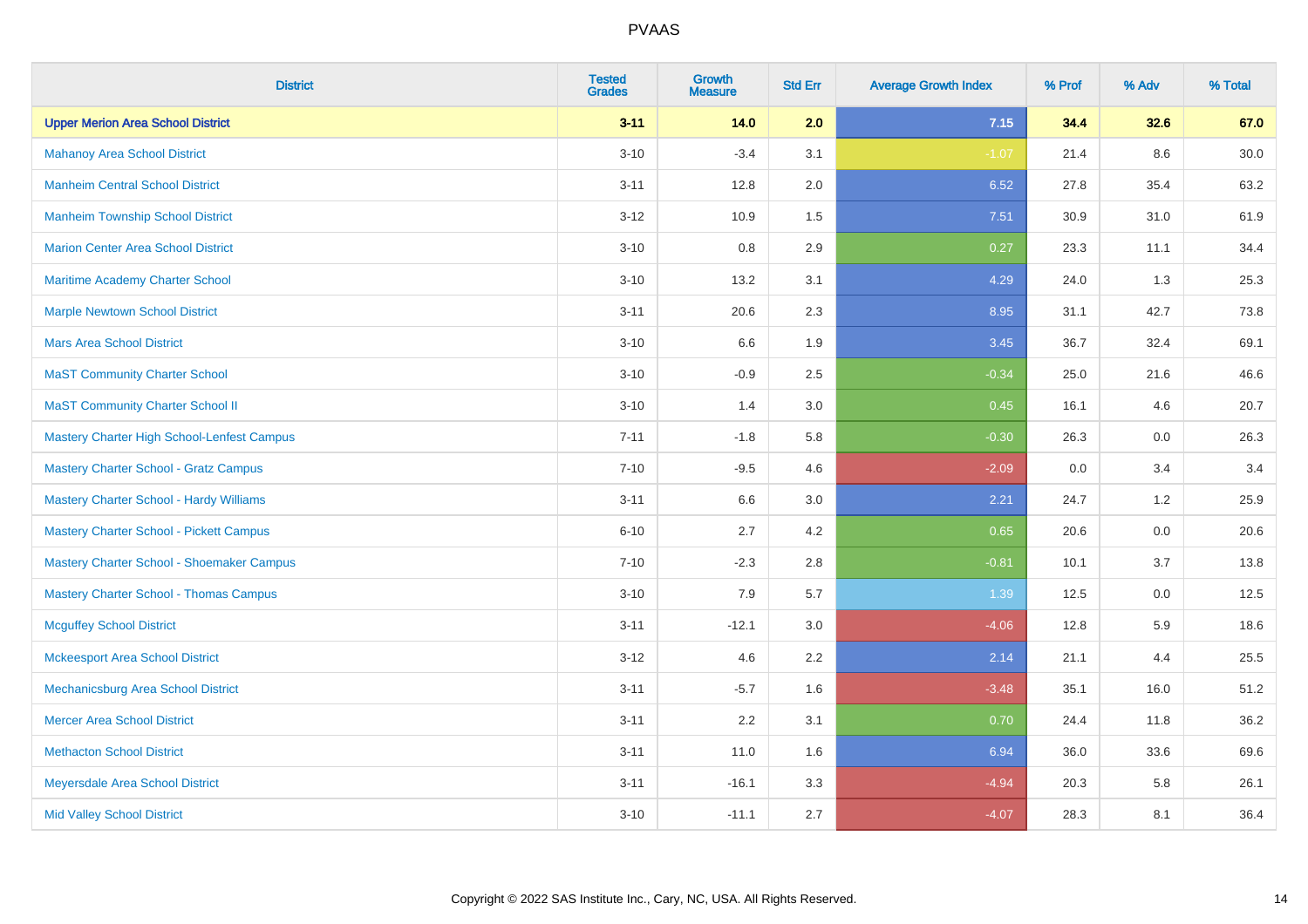| <b>District</b>                            | <b>Tested</b><br><b>Grades</b> | <b>Growth</b><br><b>Measure</b> | <b>Std Err</b> | <b>Average Growth Index</b> | % Prof | % Adv | % Total |
|--------------------------------------------|--------------------------------|---------------------------------|----------------|-----------------------------|--------|-------|---------|
| <b>Upper Merion Area School District</b>   | $3 - 11$                       | 14.0                            | 2.0            | 7.15                        | 34.4   | 32.6  | 67.0    |
| <b>Middletown Area School District</b>     | $3 - 11$                       | $-3.4$                          | 2.4            | $-1.44$                     | 34.3   | 15.2  | 49.4    |
| <b>Midd-West School District</b>           | $3 - 11$                       | 3.6                             | 2.6            | $1.42$                      | 28.6   | 25.0  | 53.6    |
| <b>Mifflin County School District</b>      | $3 - 11$                       | 12.3                            | 1.6            | 7.69                        | 35.1   | 15.1  | 50.3    |
| Mifflinburg Area School District           | $3 - 11$                       | $-6.0$                          | 2.1            | $-2.87$                     | 32.7   | 13.3  | 46.0    |
| <b>Millcreek Township School District</b>  | $3 - 11$                       | 9.1                             | 1.4            | 6.61                        | 34.5   | 30.1  | 64.6    |
| <b>Millersburg Area School District</b>    | $3 - 11$                       | $-6.6$                          | 3.4            | $-1.92$                     | 24.1   | 10.3  | 34.5    |
| <b>Millville Area School District</b>      | $3-12$                         | $-5.6$                          | 4.4            | $-1.26$                     | 31.4   | 11.4  | 42.9    |
| Milton Area School District                | $3 - 11$                       | $-10.1$                         | 2.5            | $-4.04$                     | 23.0   | 11.3  | 34.2    |
| <b>Minersville Area School District</b>    | $3 - 11$                       | $-2.9$                          | 3.4            | $-0.86$                     | 27.4   | 9.7   | 37.1    |
| <b>Mohawk Area School District</b>         | $3 - 11$                       | $-10.5$                         | 2.8            | $-3.75$                     | 35.1   | 10.6  | 45.7    |
| <b>Monessen City School District</b>       | $3 - 10$                       | $-3.9$                          | 5.6            | $-0.69$                     | 21.0   | 10.5  | 31.6    |
| <b>Moniteau School District</b>            | $3 - 11$                       | $-11.8$                         | 2.9            | $-4.07$                     | 22.6   | 5.0   | 27.6    |
| <b>Montgomery Area School District</b>     | $3 - 11$                       | $-5.8$                          | 3.2            | $-1.83$                     | 25.0   | 11.5  | 36.5    |
| <b>Montour School District</b>             | $3 - 11$                       | $-6.1$                          | 2.1            | $-2.95$                     | 31.8   | 23.6  | 55.3    |
| <b>Montoursville Area School District</b>  | $3 - 12$                       | $-8.4$                          | 2.6            | $-3.17$                     | 38.8   | 18.2  | 57.0    |
| <b>Montrose Area School District</b>       | $3 - 10$                       | 12.3                            | 2.8            | 4.41                        | 37.8   | 28.9  | 66.7    |
| <b>Moon Area School District</b>           | $3 - 11$                       | 1.5                             | 1.8            | 0.86                        | 34.5   | 25.5  | 60.0    |
| Morrisville Borough School District        | $3 - 11$                       | $-13.1$                         | 3.7            | $-3.52$                     | 4.9    | 1.6   | 6.6     |
| <b>Moshannon Valley School District</b>    | $3 - 10$                       | $-5.1$                          | 4.6            | $-1.12$                     | 25.0   | 12.5  | 37.5    |
| <b>Mount Carmel Area School District</b>   | $3 - 11$                       | $-7.9$                          | 2.3            | $-3.38$                     | 18.2   | 4.4   | 22.6    |
| <b>Mount Pleasant Area School District</b> | $3 - 11$                       | $-5.4$                          | 2.3            | $-2.37$                     | 33.3   | 8.7   | 42.0    |
| <b>Mount Union Area School District</b>    | $3 - 10$                       | $-2.5$                          | 2.8            | $-0.89$                     | 19.8   | 5.8   | 25.6    |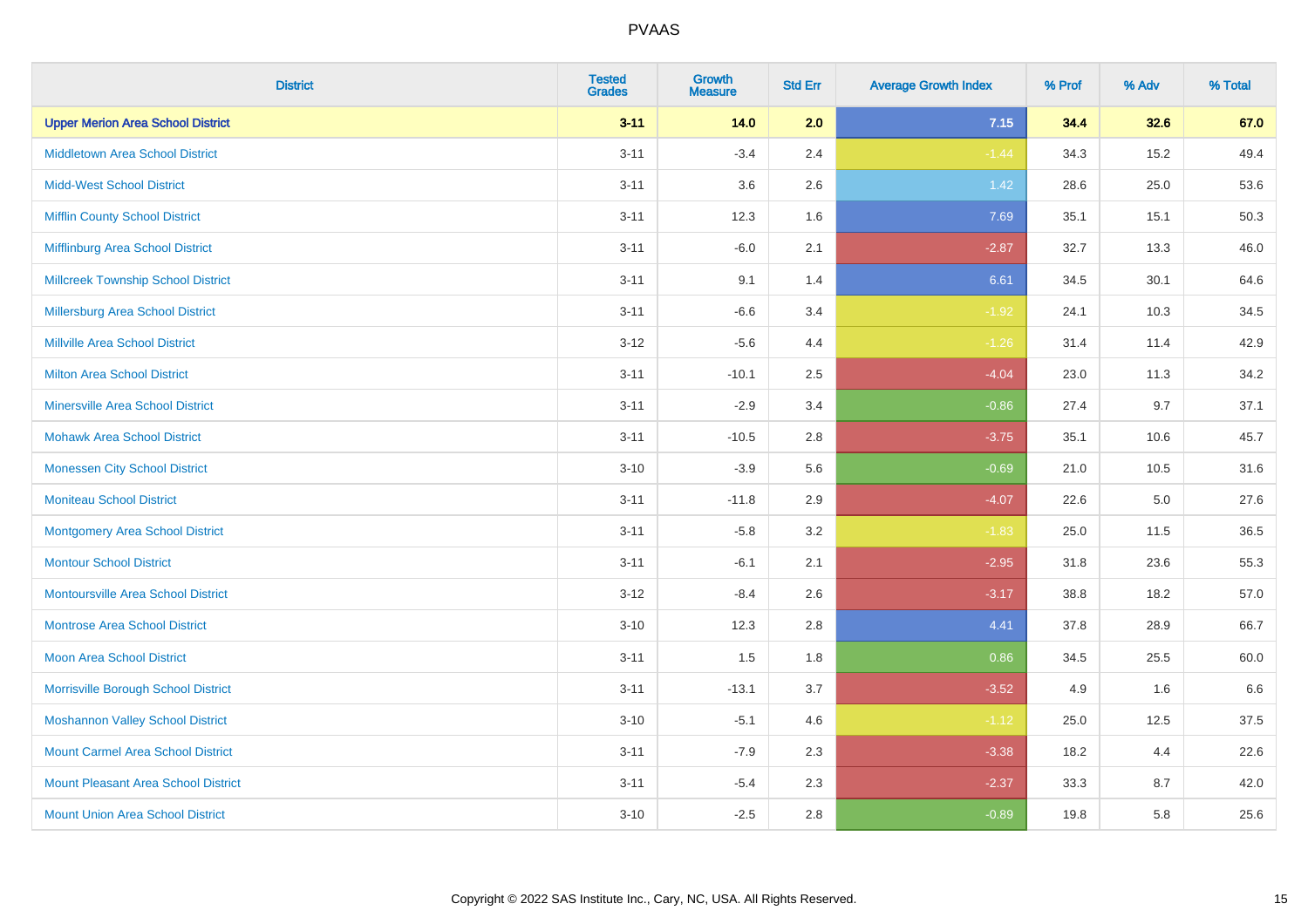| <b>District</b>                            | <b>Tested</b><br><b>Grades</b> | <b>Growth</b><br><b>Measure</b> | <b>Std Err</b> | <b>Average Growth Index</b> | % Prof | % Adv | % Total |
|--------------------------------------------|--------------------------------|---------------------------------|----------------|-----------------------------|--------|-------|---------|
| <b>Upper Merion Area School District</b>   | $3 - 11$                       | $14.0$                          | 2.0            | 7.15                        | 34.4   | 32.6  | 67.0    |
| <b>Mountain View School District</b>       | $3 - 11$                       | 24.2                            | 3.4            | 7.20                        | 45.8   | 37.3  | 83.0    |
| Mt Lebanon School District                 | $3 - 11$                       | 2.4                             | 1.3            | 1.79                        | 39.3   | 37.4  | 76.8    |
| <b>Muhlenberg School District</b>          | $3 - 10$                       | $-17.8$                         | 1.9            | $-9.34$                     | 12.4   | 4.6   | 17.0    |
| Multicultural Academy Charter School       | $9 - 11$                       | 6.0                             | 3.4            | 1.77                        | 12.3   | 0.0   | 12.3    |
| <b>Muncy School District</b>               | $3 - 11$                       | 6.9                             | 3.3            | 2.12                        | 37.6   | 18.8  | 56.4    |
| <b>Nazareth Area School District</b>       | $3 - 11$                       | $-2.5$                          | 1.7            | $-1.53$                     | 29.2   | 24.6  | 53.8    |
| <b>Neshaminy School District</b>           | $3 - 11$                       | 8.6                             | 1.3            | 6.56                        | 31.3   | 23.9  | 55.2    |
| <b>Neshannock Township School District</b> | $3 - 10$                       | $-12.5$                         | 2.7            | $-4.73$                     | 29.0   | 13.0  | 42.0    |
| <b>New Brighton Area School District</b>   | $3 - 11$                       | $-2.1$                          | 3.2            | $-0.65$                     | 31.5   | 11.1  | 42.6    |
| <b>New Castle Area School District</b>     | $3 - 12$                       | $-13.6$                         | 2.3            | $-5.99$                     | 17.6   | 2.0   | 19.5    |
| <b>New Foundations Charter School</b>      | $3 - 11$                       | 0.6                             | 2.2            | 0.29                        | 22.4   | 4.0   | 26.4    |
| New Hope-Solebury School District          | $3 - 11$                       | 28.8                            | 2.9            | 9.77                        | 31.6   | 50.0  | 81.6    |
| New Kensington-Arnold School District      | $3 - 11$                       | $-5.8$                          | 3.2            | $-1.80$                     | 10.8   | 1.2   | 12.0    |
| <b>Newport School District</b>             | $3 - 12$                       | $3.8\,$                         | 3.3            | 1.17                        | 38.8   | 10.4  | 49.2    |
| <b>Norristown Area School District</b>     | $3 - 12$                       | $-25.4$                         | 1.7            | $-15.35$                    | 10.6   | 1.8   | 12.4    |
| North Allegheny School District            | $3 - 11$                       | 18.0                            | 1.3            | 14.25                       | 30.5   | 42.9  | 73.4    |
| North Clarion County School District       | $3 - 12$                       | 3.4                             | 4.1            | 0.83                        | 45.0   | 18.8  | 63.8    |
| <b>North East School District</b>          | $3 - 11$                       | $-5.3$                          | 2.7            | $-1.97$                     | 31.7   | 24.8  | 56.4    |
| <b>North Hills School District</b>         | $3 - 11$                       | $-15.8$                         | 1.8            | $-8.84$                     | 26.4   | 19.8  | 46.2    |
| <b>North Penn School District</b>          | $3 - 11$                       | 17.6                            | 1.0            | 17.53                       | 30.8   | 35.7  | 66.4    |
| <b>North Pocono School District</b>        | $3 - 11$                       | 13.1                            | 3.7            | 3.54                        | 31.4   | 33.3  | 64.7    |
| North Schuylkill School District           | $3 - 11$                       | $-4.7$                          | 2.2            | $-2.16$                     | 20.2   | 11.7  | 31.9    |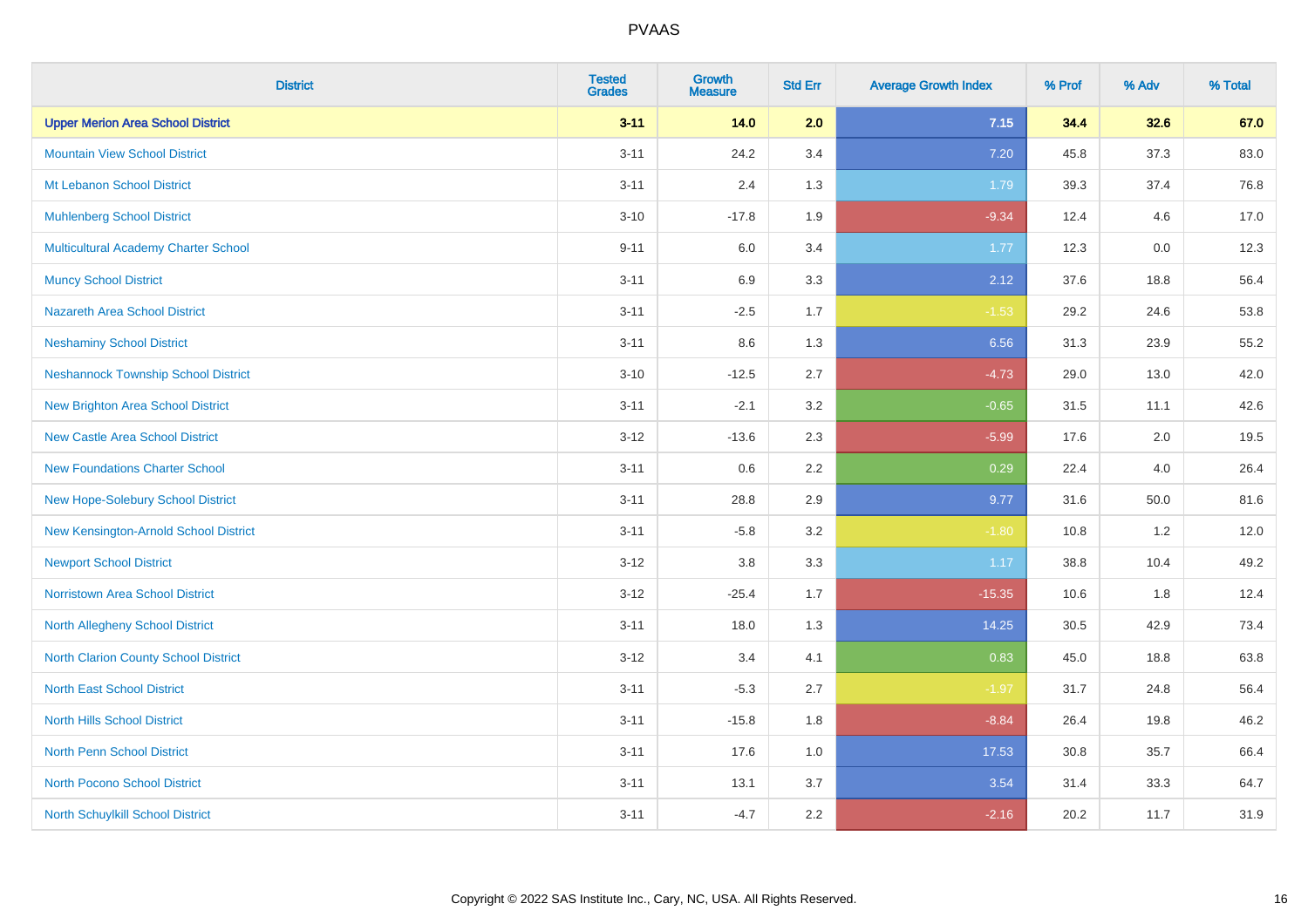| <b>District</b>                           | <b>Tested</b><br><b>Grades</b> | <b>Growth</b><br><b>Measure</b> | <b>Std Err</b> | <b>Average Growth Index</b> | % Prof | % Adv   | % Total |
|-------------------------------------------|--------------------------------|---------------------------------|----------------|-----------------------------|--------|---------|---------|
| <b>Upper Merion Area School District</b>  | $3 - 11$                       | 14.0                            | 2.0            | 7.15                        | 34.4   | 32.6    | 67.0    |
| <b>North Star School District</b>         | $3 - 11$                       | 1.1                             | 3.3            | 0.34                        | 26.2   | 20.0    | 46.2    |
| Northampton Area School District          | $3 - 11$                       | 3.2                             | 1.5            | 2.05                        | 29.8   | 17.9    | 47.7    |
| <b>Northeast Bradford School District</b> | $3 - 10$                       | $-5.0$                          | 3.7            | $-1.35$                     | 30.6   | 4.8     | 35.5    |
| Northeastern York School District         | $3 - 11$                       | 3.8                             | 1.8            | 2.11                        | 32.7   | 21.0    | 53.7    |
| Northern Bedford County School District   | $3 - 11$                       | $-2.3$                          | 3.3            | $-0.69$                     | 26.2   | 16.9    | 43.1    |
| Northern Cambria School District          | $3 - 11$                       | $-0.3$                          | 3.4            | $-0.09$                     | 26.5   | 1.2     | 27.7    |
| Northern Lebanon School District          | $3 - 11$                       | $-0.7$                          | 2.3            | $-0.29$                     | 18.8   | 6.8     | 25.6    |
| Northern Lehigh School District           | $3 - 12$                       | 6.1                             | 2.5            | 2.42                        | 21.4   | 18.0    | 39.3    |
| Northern Potter School District           | $3 - 12$                       | 6.8                             | 4.6            | 1.48                        | 30.6   | 11.1    | 41.7    |
| Northern Tioga School District            | $3 - 12$                       | 6.8                             | 2.6            | 2.64                        | 25.0   | 16.9    | 41.9    |
| Northern York County School District      | $3 - 11$                       | 8.4                             | 1.8            | 4.63                        | 24.3   | 23.1    | 47.4    |
| <b>Northgate School District</b>          | $3 - 11$                       | $-3.0$                          | 3.4            | $-0.85$                     | 35.6   | $6.8\,$ | 42.4    |
| <b>Northwest Area School District</b>     | $3 - 10$                       | $-3.2$                          | 3.3            | $-0.97$                     | 30.4   | 13.0    | 43.5    |
| Northwestern Lehigh School District       | $3 - 11$                       | $-2.4$                          | 2.1            | $-1.14$                     | 41.7   | 17.9    | 59.5    |
| <b>Northwestern School District</b>       | $3 - 11$                       | $-14.6$                         | 3.2            | $-4.51$                     | 32.5   | 13.7    | 46.2    |
| <b>Norwin School District</b>             | $3 - 11$                       | $-1.1$                          | 1.6            | $-0.70$                     | 37.7   | 27.6    | 65.2    |
| <b>Octorara Area School District</b>      | $3 - 11$                       | $-7.5$                          | 3.2            | $-2.35$                     | 26.1   | 17.0    | 43.2    |
| Oil City Area School District             | $3 - 11$                       | 8.6                             | 2.4            | 3.56                        | 29.1   | 13.1    | 42.2    |
| <b>Old Forge School District</b>          | $3 - 12$                       | $-11.3$                         | 3.1            | $-3.62$                     | 28.6   | 13.2    | 41.8    |
| <b>Oley Valley School District</b>        | $3 - 11$                       | 1.4                             | 2.4            | 0.56                        | 37.4   | 23.9    | 61.4    |
| <b>Oswayo Valley School District</b>      | $3 - 12$                       | 9.9                             | 5.1            | 1.93                        | 26.5   | 44.1    | 70.6    |
| <b>Otto-Eldred School District</b>        | $3 - 11$                       | $-0.5$                          | 3.5            | $-0.13$                     | 35.8   | 10.5    | 46.3    |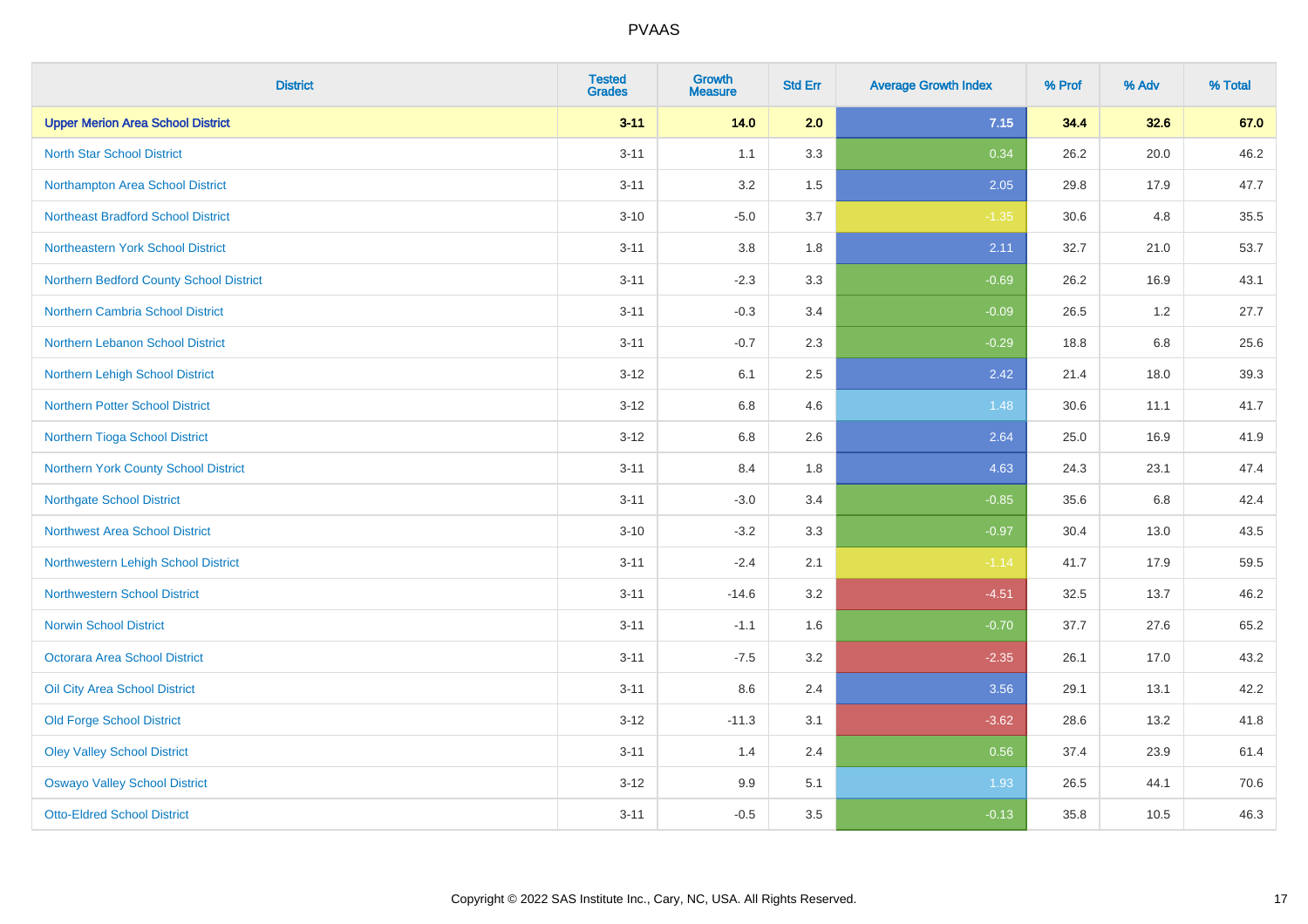| <b>District</b>                               | <b>Tested</b><br><b>Grades</b> | <b>Growth</b><br><b>Measure</b> | <b>Std Err</b> | <b>Average Growth Index</b> | % Prof | % Adv   | % Total |
|-----------------------------------------------|--------------------------------|---------------------------------|----------------|-----------------------------|--------|---------|---------|
| <b>Upper Merion Area School District</b>      | $3 - 11$                       | 14.0                            | 2.0            | 7.15                        | 34.4   | 32.6    | 67.0    |
| <b>Owen J Roberts School District</b>         | $3 - 11$                       | $-3.5$                          | 1.5            | $-2.27$                     | 36.8   | 24.4    | 61.2    |
| <b>Oxford Area School District</b>            | $3 - 11$                       | $-3.1$                          | 1.8            | $-1.77$                     | 27.5   | 14.5    | 42.0    |
| <b>Palisades School District</b>              | $3 - 11$                       | 7.7                             | 2.9            | 2.66                        | 27.8   | 20.3    | 48.1    |
| <b>Palmerton Area School District</b>         | $3 - 11$                       | $-0.9$                          | 2.7            | $-0.34$                     | 34.3   | 14.3    | 48.6    |
| Palmyra Area School District                  | $3 - 11$                       | 16.2                            | 1.8            | 9.02                        | 38.8   | 34.0    | 72.8    |
| <b>Panther Valley School District</b>         | $3 - 12$                       | $-13.3$                         | 3.2            | $-4.10$                     | 31.5   | 4.1     | 35.6    |
| <b>Parkland School District</b>               | $3 - 11$                       | $-3.7$                          | 1.2            | $-3.17$                     | 31.4   | 30.6    | 62.0    |
| Pen Argyl Area School District                | $3 - 12$                       | 12.8                            | 2.5            | 5.10                        | 28.5   | 23.8    | 52.3    |
| Penn Cambria School District                  | $3 - 11$                       | $-4.5$                          | 2.4            | $-1.86$                     | 27.3   | 15.8    | 43.2    |
| <b>Penn Hills School District</b>             | $3 - 11$                       | 0.0                             | 2.4            | 0.02                        | 18.4   | 7.1     | 25.6    |
| <b>Penn Manor School District</b>             | $3 - 11$                       | 7.1                             | 1.5            | 4.82                        | 26.7   | 20.5    | 47.2    |
| <b>Penncrest School District</b>              | $3 - 11$                       | 6.0                             | 1.9            | 3.24                        | 31.1   | 16.9    | 48.0    |
| <b>Penn-Delco School District</b>             | $3 - 11$                       | 1.3                             | 1.8            | 0.75                        | 26.5   | 12.6    | 39.1    |
| <b>Pennridge School District</b>              | $3 - 10$                       | 7.4                             | 1.5            | 5.10                        | 32.0   | 27.6    | 59.6    |
| <b>Penns Manor Area School District</b>       | $3 - 12$                       | $-1.9$                          | $3.5\,$        | $-0.55$                     | 24.2   | $3.8\,$ | 28.0    |
| Penns Valley Area School District             | $3 - 12$                       | 14.1                            | 2.6            | 5.33                        | 29.6   | 23.3    | 52.9    |
| <b>Pennsbury School District</b>              | $3 - 11$                       | 5.6                             | 1.3            | 4.38                        | 37.7   | 27.7    | 65.4    |
| Pennsylvania Cyber Charter School             | $3 - 11$                       | 0.6                             | 1.5            | 0.37                        | 20.8   | 8.1     | 28.9    |
| Pennsylvania Distance Learning Charter School | $3 - 12$                       | 6.8                             | 3.4            | 1.99                        | 19.8   | 6.2     | 25.9    |
| Pennsylvania Leadership Charter School        | $3 - 11$                       | 8.0                             | 1.9            | 4.22                        | 33.1   | 27.8    | 60.9    |
| Pennsylvania Virtual Charter School           | $3 - 11$                       | 4.4                             | 3.4            | 1.31                        | 29.8   | 21.2    | 51.0    |
| <b>Penn-Trafford School District</b>          | $3 - 11$                       | 2.9                             | 1.8            | 1.68                        | 46.3   | 26.2    | 72.5    |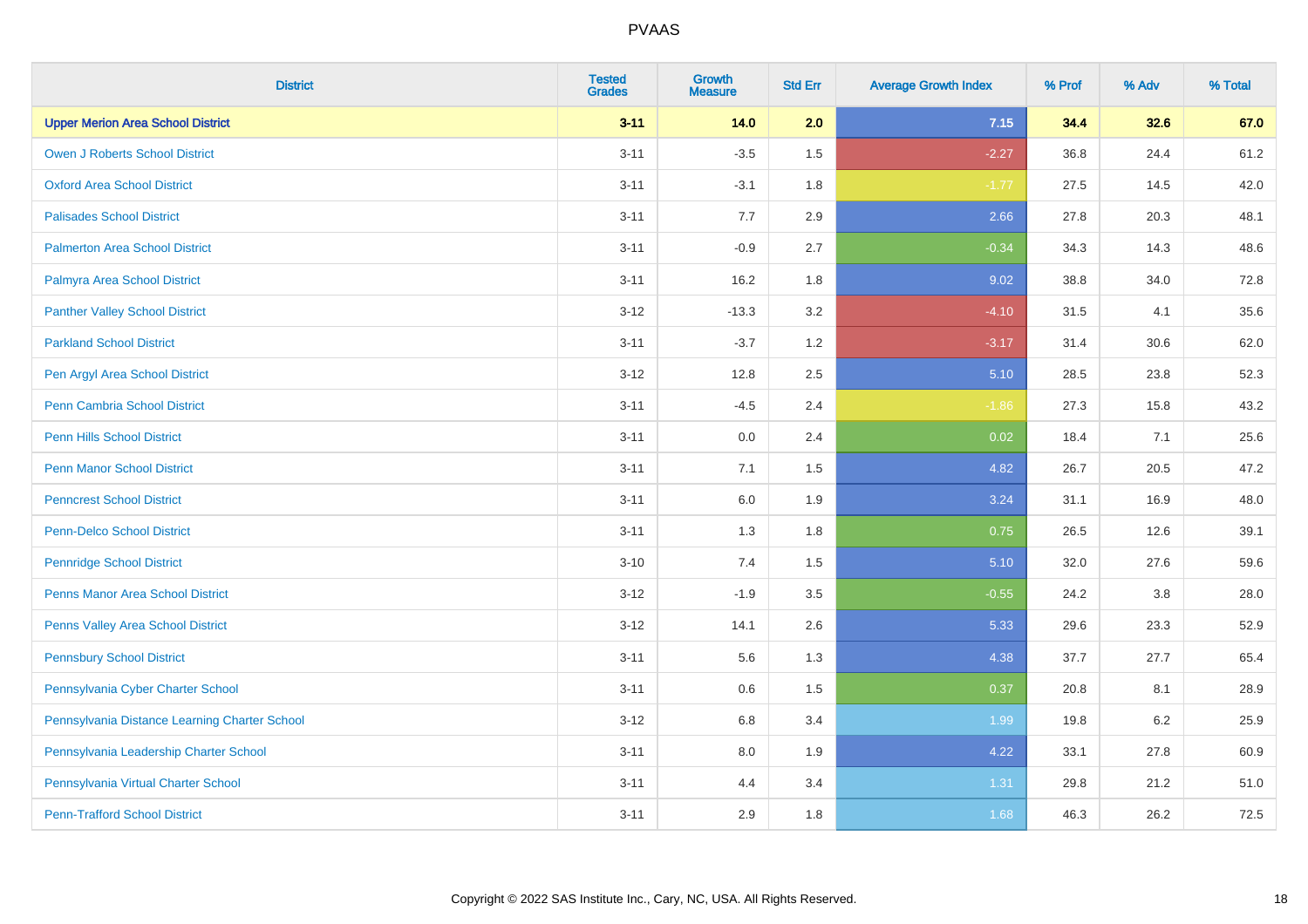| <b>District</b>                                    | <b>Tested</b><br><b>Grades</b> | <b>Growth</b><br><b>Measure</b> | <b>Std Err</b> | <b>Average Growth Index</b> | % Prof | % Adv | % Total |
|----------------------------------------------------|--------------------------------|---------------------------------|----------------|-----------------------------|--------|-------|---------|
| <b>Upper Merion Area School District</b>           | $3 - 11$                       | 14.0                            | 2.0            | 7.15                        | 34.4   | 32.6  | 67.0    |
| People For People Charter School                   | $3 - 12$                       | 6.4                             | 5.6            | 1.15                        | 2.4    | 0.0   | 2.4     |
| <b>Pequea Valley School District</b>               | $3 - 11$                       | 18.0                            | 3.1            | 5.74                        | 29.2   | 37.5  | 66.7    |
| <b>Perkiomen Valley School District</b>            | $3 - 11$                       | 2.7                             | 1.5            | 1.83                        | 35.0   | 25.3  | 60.3    |
| Perseus House Charter School Of Excellence         | $6 - 11$                       | $-6.4$                          | 2.6            | $-2.50$                     | 0.9    | 0.0   | 0.9     |
| <b>Peters Township School District</b>             | $3 - 11$                       | 14.1                            | 1.7            | 8.16                        | 35.2   | 41.6  | 76.8    |
| Philadelphia Academy Charter School                | $3 - 11$                       | $-14.7$                         | 2.7            | $-5.42$                     | 21.6   | 3.9   | 25.5    |
| Philadelphia City School District                  | $3 - 12$                       | $-7.8$                          | 0.6            | $-13.43$                    | 16.4   | 6.5   | 22.9    |
| Philadelphia Electrical & Tech Charter High School | $10 - 10$                      | 1.2                             | 2.6            | 0.45                        | 0.9    | 0.0   | 0.9     |
| Philipsburg-Osceola Area School District           | $3 - 11$                       | 4.1                             | 3.0            | 1.37                        | 22.5   | 16.2  | 38.8    |
| Phoenixville Area School District                  | $3 - 11$                       | 7.3                             | 1.8            | 3.96                        | 32.3   | 27.6  | 59.8    |
| <b>Pine Grove Area School District</b>             | $3 - 11$                       | $-1.1$                          | 3.0            | $-0.36$                     | 29.5   | 14.3  | 43.8    |
| <b>Pine-Richland School District</b>               | $3 - 11$                       | 9.3                             | 1.7            | 5.56                        | 42.3   | 35.8  | 78.1    |
| <b>Pittsburgh School District</b>                  | $3 - 11$                       | $-13.0$                         | 1.1            | $-12.25$                    | 16.1   | 6.5   | 22.6    |
| <b>Pittston Area School District</b>               | $3 - 11$                       | $-8.2$                          | 2.2            | $-3.75$                     | 26.7   | 14.8  | 41.5    |
| <b>Pleasant Valley School District</b>             | $3 - 11$                       | $-3.3$                          | 1.8            | $-1.80$                     | 28.5   | 10.4  | 39.0    |
| <b>Plum Borough School District</b>                | $3 - 11$                       | $-9.4$                          | 2.4            | $-3.98$                     | 32.9   | 27.4  | 60.4    |
| Pocono Mountain School District                    | $3 - 12$                       | $-4.3$                          | 1.8            | $-2.43$                     | 35.5   | 17.1  | 52.6    |
| <b>Port Allegany School District</b>               | $3 - 11$                       | 6.5                             | 3.7            | 1.74                        | 26.4   | 11.3  | 37.7    |
| <b>Portage Area School District</b>                | $3 - 10$                       | $-0.5$                          | 3.3            | $-0.14$                     | 27.0   | 20.6  | 47.6    |
| <b>Pottsgrove School District</b>                  | $3 - 11$                       | $-5.5$                          | 2.0            | $-2.78$                     | 28.6   | 10.3  | 38.8    |
| <b>Pottstown School District</b>                   | $3 - 12$                       | 2.0                             | 2.2            | 0.88                        | 19.4   | 6.2   | 25.6    |
| <b>Pottsville Area School District</b>             | $3 - 12$                       | $-4.9$                          | 2.1            | $-2.36$                     | 21.8   | 7.9   | 29.6    |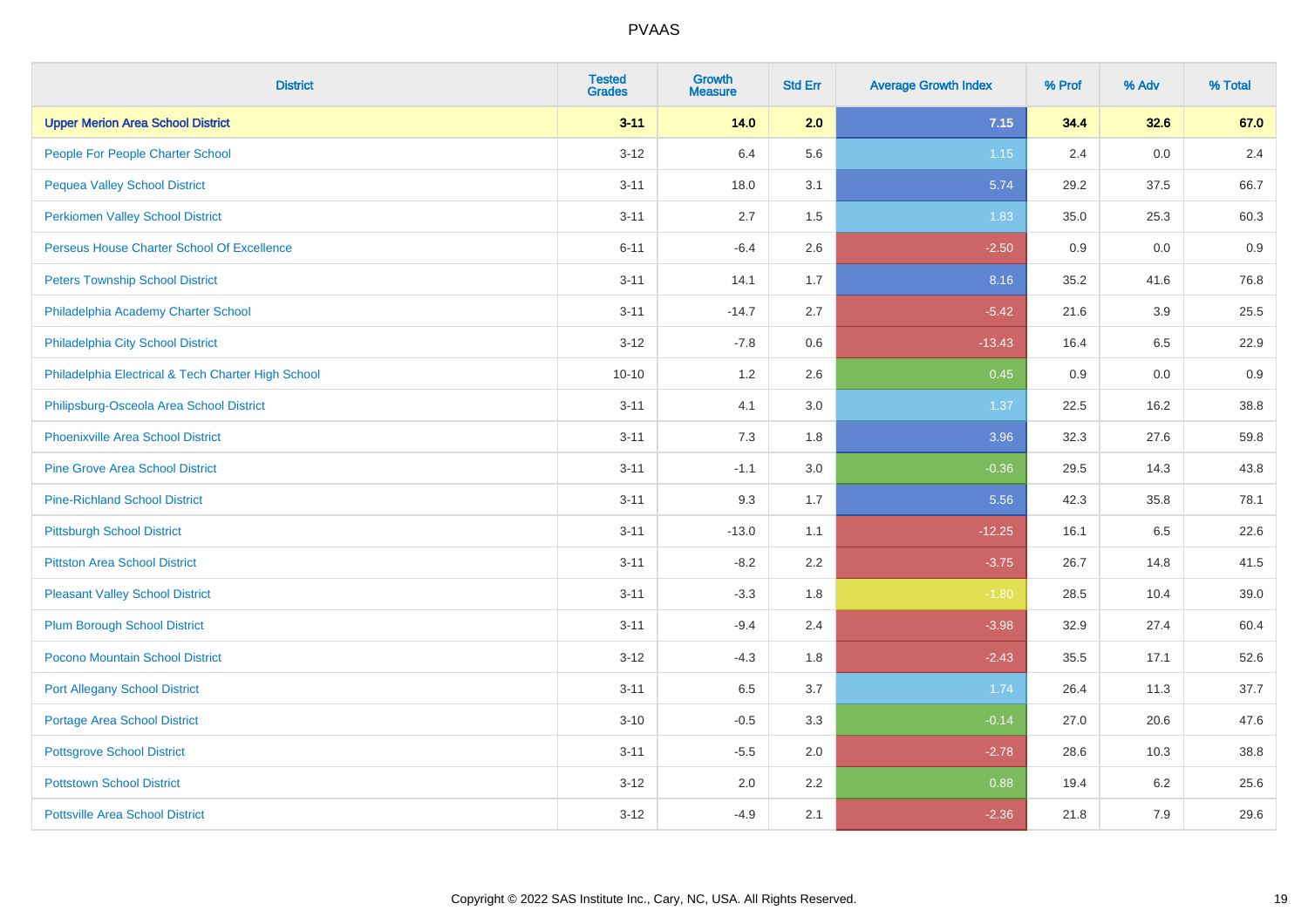| <b>District</b>                                                       | <b>Tested</b><br><b>Grades</b> | <b>Growth</b><br><b>Measure</b> | <b>Std Err</b> | <b>Average Growth Index</b> | % Prof | % Adv   | % Total |
|-----------------------------------------------------------------------|--------------------------------|---------------------------------|----------------|-----------------------------|--------|---------|---------|
| <b>Upper Merion Area School District</b>                              | $3 - 11$                       | 14.0                            | 2.0            | 7.15                        | 34.4   | 32.6    | 67.0    |
| Preparatory Charter School Of Mathematics, Science, Tech, And Careers | $9 - 10$                       | $-5.1$                          | 2.5            | $-2.03$                     | 6.3    | 1.4     | 7.7     |
| Propel Charter School - Braddock Hills                                | $3 - 11$                       | $-2.1$                          | 3.3            | $-0.63$                     | 4.8    | 3.2     | 8.1     |
| <b>Propel Charter School-Homestead</b>                                | $3 - 11$                       | $-5.0$                          | 3.9            | $-1.27$                     | 7.3    | $0.0\,$ | 7.3     |
| <b>Propel Charter School-Montour</b>                                  | $3 - 10$                       | $-3.4$                          | 3.6            | $-0.93$                     | 7.7    | 0.0     | 7.7     |
| <b>Punxsutawney Area School District</b>                              | $3 - 11$                       | 15.8                            | 2.7            | 5.83                        | 18.6   | 29.0    | 47.6    |
| <b>Purchase Line School District</b>                                  | $3 - 12$                       | 4.3                             | 3.3            | $1.30$                      | 32.3   | 9.0     | 41.4    |
| <b>Quaker Valley School District</b>                                  | $3 - 11$                       | 12.2                            | 2.5            | 4.90                        | 39.5   | 26.4    | 65.9    |
| <b>Quakertown Community School District</b>                           | $3 - 12$                       | $-4.3$                          | 1.5            | $-2.79$                     | 33.8   | 20.1    | 53.8    |
| <b>Radnor Township School District</b>                                | $3 - 12$                       | 7.5                             | 1.9            | 4.03                        | 33.0   | 38.3    | 71.3    |
| <b>Reach Cyber Charter School</b>                                     | $3 - 11$                       | 1.4                             | 3.6            | 0.40                        | 32.9   | 15.2    | 48.1    |
| <b>Reading School District</b>                                        | $3 - 11$                       | 4.3                             | 1.2            | 3.71                        | 16.8   | 6.0     | 22.8    |
| <b>Red Lion Area School District</b>                                  | $3 - 11$                       | 4.5                             | 1.9            | 2.31                        | 32.3   | 21.5    | 53.8    |
| <b>Redbank Valley School District</b>                                 | $3 - 11$                       | $-7.5$                          | 3.1            | $-2.41$                     | 12.4   | 10.6    | 23.1    |
| Renaissance Academy Charter School                                    | $3 - 11$                       | $-5.6$                          | 3.1            | $-1.79$                     | 28.4   | 18.5    | 46.9    |
| <b>Reynolds School District</b>                                       | $3 - 10$                       | $-3.0$                          | 3.5            | $-0.87$                     | 27.3   | 9.1     | 36.4    |
| <b>Richland School District</b>                                       | $3 - 11$                       | $-6.9$                          | 2.6            | $-2.63$                     | 40.1   | 20.9    | 61.0    |
| <b>Ridgway Area School District</b>                                   | $3 - 11$                       | $-6.1$                          | 4.0            | $-1.53$                     | 42.2   | 15.6    | 57.8    |
| <b>Ridley School District</b>                                         | $3 - 12$                       | 0.3                             | 1.6            | 0.21                        | 32.0   | 10.7    | 42.6    |
| <b>Ringgold School District</b>                                       | $3 - 11$                       | 2.9                             | 2.2            | 1.32                        | 23.8   | 13.3    | 37.1    |
| <b>Riverside Beaver County School District</b>                        | $3 - 11$                       | $-5.5$                          | 2.7            | $-2.03$                     | 35.8   | 23.2    | 59.0    |
| <b>Riverside School District</b>                                      | $3 - 11$                       | $-6.2$                          | 2.7            | $-2.33$                     | 20.8   | 17.0    | 37.7    |
| <b>Riverview School District</b>                                      | $3 - 11$                       | $-13.0$                         | 4.0            | $-3.29$                     | 43.1   | 7.8     | 51.0    |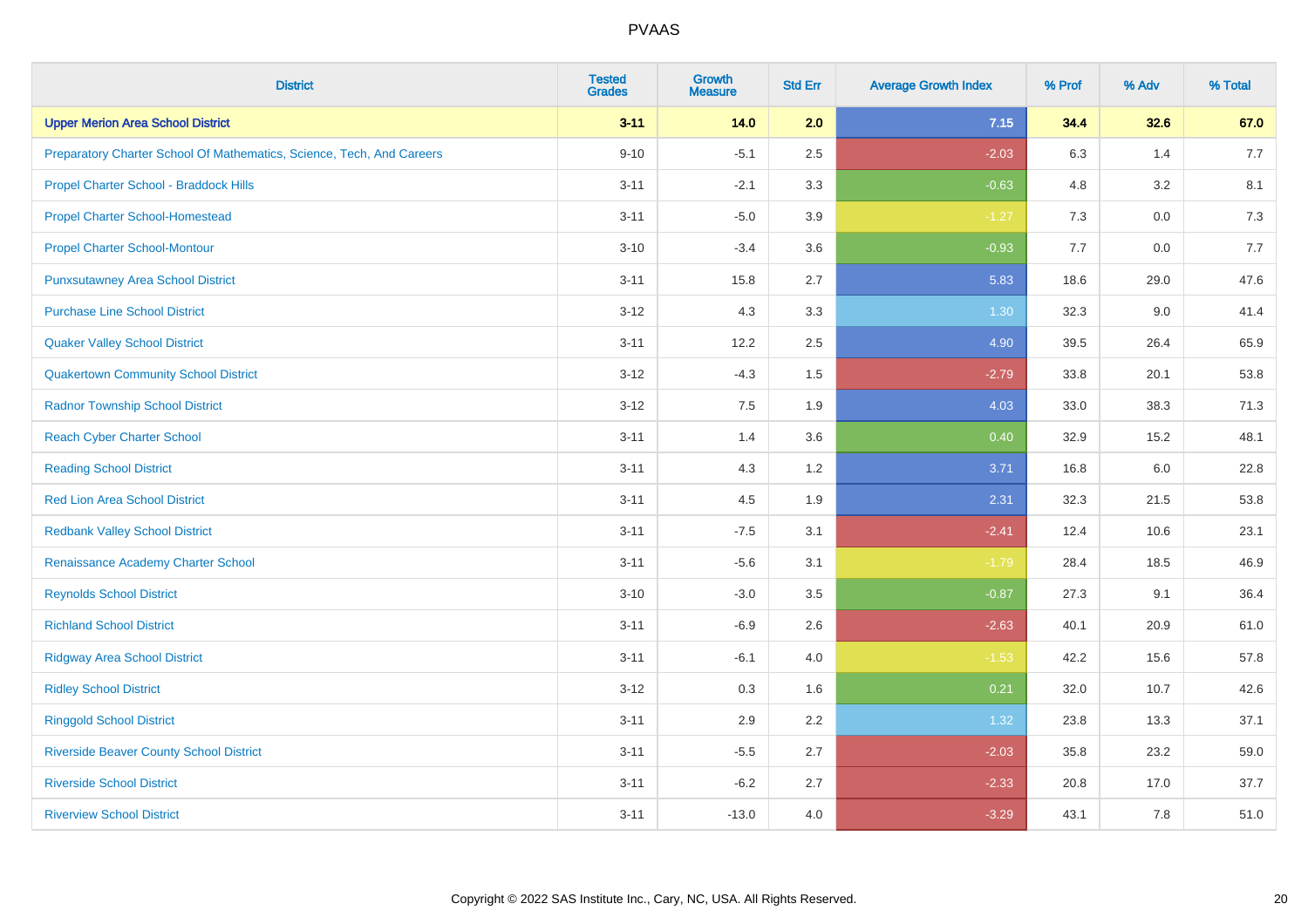| <b>District</b>                               | <b>Tested</b><br><b>Grades</b> | Growth<br><b>Measure</b> | <b>Std Err</b> | <b>Average Growth Index</b> | % Prof | % Adv | % Total |
|-----------------------------------------------|--------------------------------|--------------------------|----------------|-----------------------------|--------|-------|---------|
| <b>Upper Merion Area School District</b>      | $3 - 11$                       | 14.0                     | 2.0            | 7.15                        | 34.4   | 32.6  | 67.0    |
| <b>Roberto Clemente Charter School</b>        | $3 - 12$                       | $-3.3$                   | 4.1            | $-0.79$                     | 22.7   | 4.6   | 27.3    |
| <b>Rochester Area School District</b>         | $3 - 11$                       | $-5.7$                   | 3.9            | $-1.45$                     | 14.9   | 2.1   | 17.0    |
| <b>Rose Tree Media School District</b>        | $3 - 10$                       | $-2.8$                   | 2.1            | $-1.33$                     | 35.2   | 29.6  | 64.8    |
| Saint Marys Area School District              | $3 - 11$                       | 6.0                      | 2.2            | 2.69                        | 35.4   | 18.3  | 53.7    |
| <b>Salisbury Township School District</b>     | $3 - 11$                       | 5.8                      | 3.6            | 1.62                        | 24.4   | 12.6  | 37.0    |
| Salisbury-Elk Lick School District            | $3 - 11$                       | $-8.4$                   | 5.8            | $-1.45$                     | 33.3   | 5.6   | 38.9    |
| <b>Saucon Valley School District</b>          | $3 - 11$                       | 18.9                     | 2.2            | 8.48                        | 26.0   | 39.6  | 65.6    |
| <b>Sayre Area School District</b>             | $3 - 11$                       | 5.8                      | 3.2            | 1.81                        | 30.3   | 21.0  | 51.3    |
| <b>School Lane Charter School</b>             | $3 - 11$                       | 2.6                      | 3.6            | 0.72                        | 23.1   | 18.7  | 41.8    |
| Schuylkill Haven Area School District         | $3 - 11$                       | $-5.3$                   | 2.7            | $-1.96$                     | 22.2   | 11.6  | 33.8    |
| <b>Schuylkill Valley School District</b>      | $3 - 11$                       | $-1.0$                   | 2.2            | $-0.47$                     | 29.8   | 20.2  | 50.0    |
| <b>Scranton School District</b>               | $3 - 12$                       | $-10.1$                  | 2.5            | $-4.04$                     | 20.0   | 7.7   | 27.7    |
| Selinsgrove Area School District              | $3 - 12$                       | $-5.7$                   | 2.1            | $-2.74$                     | 25.4   | 13.9  | 39.2    |
| <b>Seneca Valley School District</b>          | $3 - 11$                       | $0.8\,$                  | 1.4            | 0.54                        | 40.6   | 25.2  | 65.8    |
| <b>Shade-Central City School District</b>     | $3 - 11$                       | $-14.6$                  | 4.0            | $-3.68$                     | 9.6    | 0.0   | 9.6     |
| <b>Shaler Area School District</b>            | $3 - 11$                       | $-2.1$                   | 1.8            | $-1.18$                     | 32.0   | 13.0  | 45.0    |
| <b>Shamokin Area School District</b>          | $3 - 11$                       | $-2.6$                   | 2.5            | $-1.06$                     | 19.6   | 9.8   | 29.3    |
| <b>Shanksville-Stonycreek School District</b> | $3 - 10$                       | $-8.6$                   | 5.5            | $-1.55$                     | 17.6   | 23.5  | 41.2    |
| <b>Sharon City School District</b>            | $3 - 11$                       | $-6.5$                   | 2.3            | $-2.79$                     | 13.1   | 5.0   | 18.1    |
| <b>Sharpsville Area School District</b>       | $3 - 11$                       | 3.8                      | 3.7            | 1.04                        | 41.1   | 23.2  | 64.3    |
| <b>Shenandoah Valley School District</b>      | $3 - 11$                       | $-4.5$                   | 3.5            | $-1.29$                     | 14.3   | 0.0   | 14.3    |
| Shenango Area School District                 | $3 - 11$                       | 1.7                      | 3.2            | 0.52                        | 41.4   | 13.8  | 55.3    |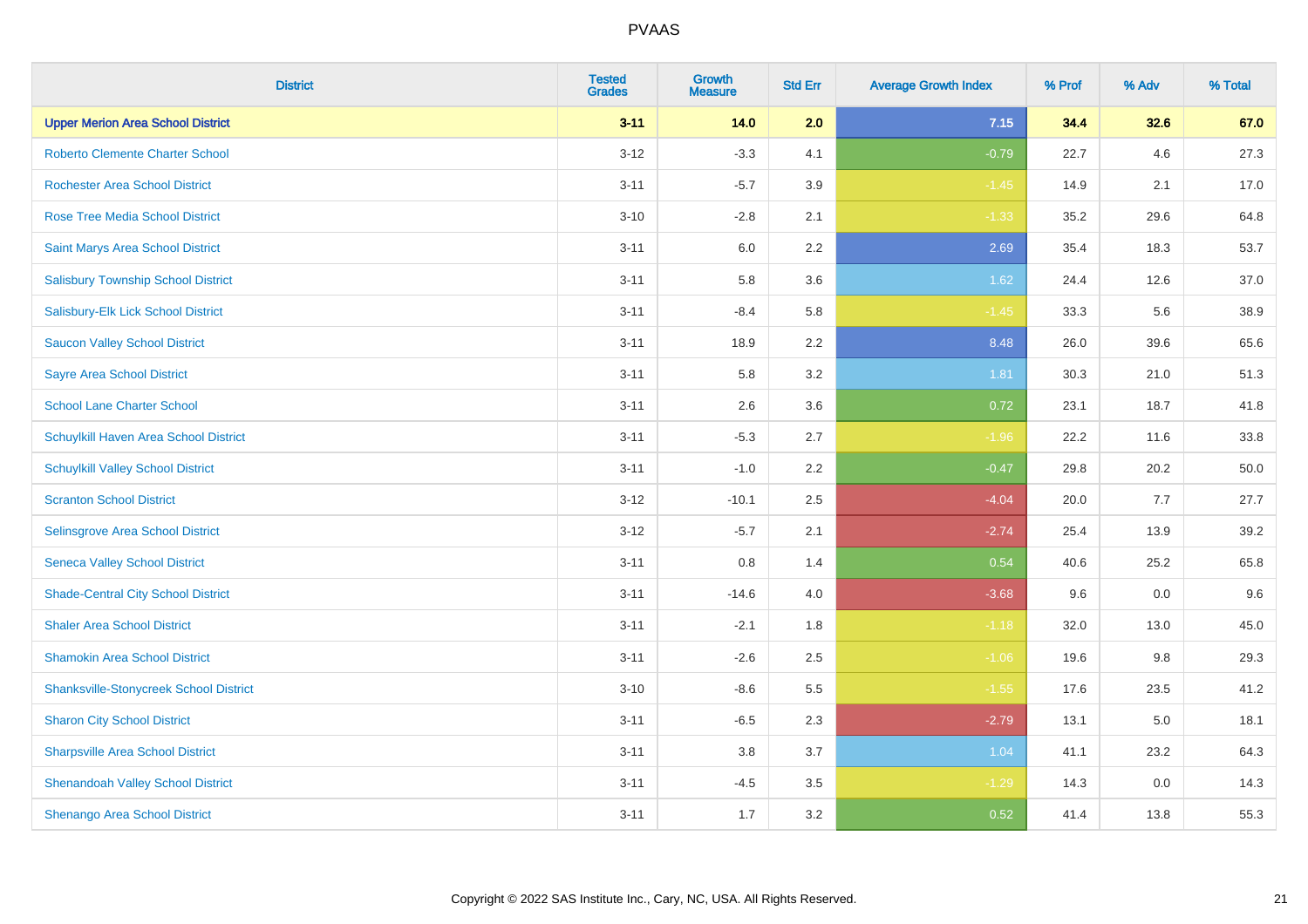| <b>District</b>                            | <b>Tested</b><br><b>Grades</b> | <b>Growth</b><br><b>Measure</b> | <b>Std Err</b> | <b>Average Growth Index</b> | % Prof | % Adv | % Total |
|--------------------------------------------|--------------------------------|---------------------------------|----------------|-----------------------------|--------|-------|---------|
| <b>Upper Merion Area School District</b>   | $3 - 11$                       | 14.0                            | 2.0            | 7.15                        | 34.4   | 32.6  | 67.0    |
| <b>Shikellamy School District</b>          | $3 - 10$                       | $-8.3$                          | 2.4            | $-3.42$                     | 20.8   | 18.5  | 39.2    |
| <b>Shippensburg Area School District</b>   | $3 - 11$                       | 0.5                             | 1.8            | 0.26                        | 23.5   | 22.8  | 46.3    |
| <b>Slippery Rock Area School District</b>  | $3 - 11$                       | $-3.8$                          | 2.5            | $-1.56$                     | 30.8   | 21.9  | 52.7    |
| <b>Smethport Area School District</b>      | $3 - 12$                       | 5.8                             | 3.8            | 1.52                        | 24.6   | 20.0  | 44.6    |
| <b>Solanco School District</b>             | $3 - 11$                       | 2.2                             | 1.8            | 1.18                        | 27.2   | 15.0  | 42.3    |
| <b>Somerset Area School District</b>       | $3 - 11$                       | $-7.6$                          | 2.4            | $-3.17$                     | 21.0   | 14.5  | 35.5    |
| <b>Souderton Area School District</b>      | $3 - 11$                       | 18.5                            | 1.4            | 12.86                       | 39.2   | 31.2  | 70.4    |
| South Allegheny School District            | $3 - 11$                       | $-0.9$                          | 3.1            | $-0.30$                     | 23.8   | 2.5   | 26.2    |
| South Butler County School District        | $3 - 10$                       | 6.3                             | 2.2            | 2.80                        | 37.8   | 19.2  | 57.0    |
| <b>South Eastern School District</b>       | $3 - 11$                       | $-1.0$                          | 1.8            | $-0.55$                     | 36.4   | 17.1  | 53.5    |
| South Fayette Township School District     | $3 - 11$                       | 6.0                             | 1.8            | 3.33                        | 32.2   | 38.3  | 70.5    |
| South Middleton School District            | $3 - 11$                       | 4.4                             | 2.2            | 1.95                        | 31.1   | 16.4  | 47.5    |
| <b>South Park School District</b>          | $3 - 11$                       | $-8.8$                          | 2.5            | $-3.46$                     | 28.1   | 17.0  | 45.2    |
| South Side Area School District            | $3 - 11$                       | $-0.6$                          | 3.1            | $-0.19$                     | 24.0   | 28.0  | 52.0    |
| <b>South Western School District</b>       | $3 - 12$                       | 2.5                             | 1.7            | 1.48                        | 36.2   | 19.7  | 55.9    |
| South Williamsport Area School District    | $3 - 10$                       | 0.9                             | 3.1            | 0.31                        | 38.4   | 11.6  | 50.0    |
| <b>Southeast Delco School District</b>     | $3 - 10$                       | 3.9                             | 3.5            | 1.12                        | 18.6   | 3.4   | 22.0    |
| <b>Southeastern Greene School District</b> | $3 - 10$                       | $-2.3$                          | 4.4            | $-0.53$                     | 29.0   | 9.7   | 38.7    |
| Southern Columbia Area School District     | $3 - 11$                       | $-8.5$                          | 3.0            | $-2.83$                     | 30.5   | 12.8  | 43.3    |
| <b>Southern Fulton School District</b>     | $3 - 11$                       | $-5.1$                          | 4.0            | $-1.29$                     | 21.7   | 13.0  | 34.8    |
| Southern Huntingdon County School District | $3 - 11$                       | $-5.9$                          | 3.4            | $-1.76$                     | 32.8   | 4.9   | 37.7    |
| <b>Southern Lehigh School District</b>     | $3 - 11$                       | $-4.1$                          | 2.1            | $-1.94$                     | 39.3   | 28.0  | 67.2    |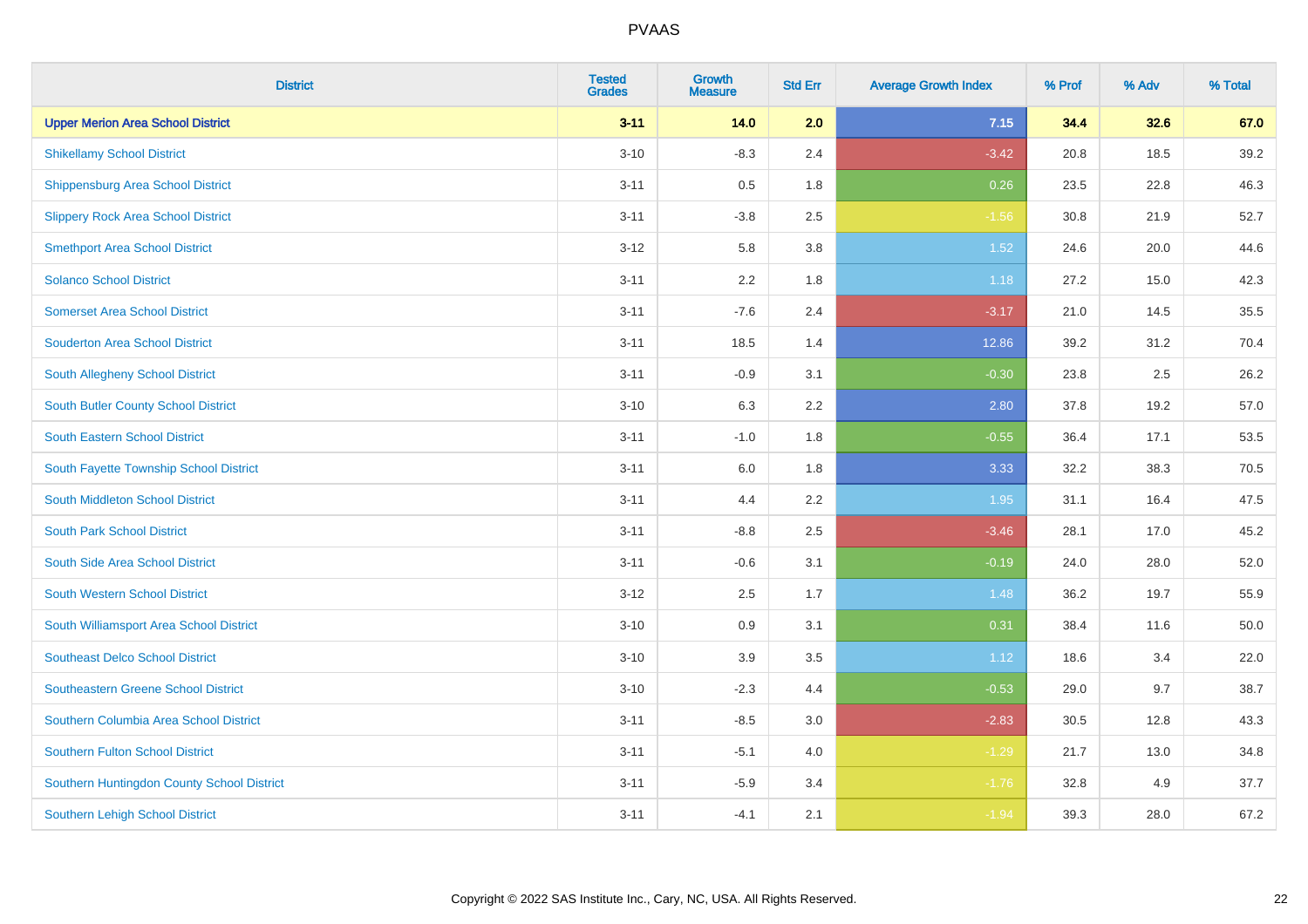| <b>District</b>                              | <b>Tested</b><br><b>Grades</b> | <b>Growth</b><br><b>Measure</b> | <b>Std Err</b> | <b>Average Growth Index</b> | % Prof | % Adv | % Total |
|----------------------------------------------|--------------------------------|---------------------------------|----------------|-----------------------------|--------|-------|---------|
| <b>Upper Merion Area School District</b>     | $3 - 11$                       | 14.0                            | 2.0            | 7.15                        | 34.4   | 32.6  | 67.0    |
| Southern Tioga School District               | $3 - 11$                       | $-0.1$                          | 2.8            | $-0.03$                     | 26.3   | 10.3  | 36.6    |
| <b>Southern York County School District</b>  | $3 - 11$                       | 15.5                            | 1.8            | 8.48                        | 37.6   | 29.2  | 66.8    |
| <b>Southmoreland School District</b>         | $3 - 11$                       | $-12.5$                         | 3.1            | $-4.04$                     | 33.3   | 15.5  | 48.8    |
| <b>Spring Cove School District</b>           | $3 - 11$                       | 9.1                             | 2.4            | 3.77                        | 31.8   | 25.4  | 57.1    |
| <b>Spring Grove Area School District</b>     | $3 - 11$                       | 3.9                             | 2.0            | 1.90                        | 30.0   | 23.0  | 53.0    |
| <b>Springfield School District</b>           | $3 - 11$                       | 1.2                             | 1.7            | 0.69                        | 31.8   | 25.2  | 56.9    |
| <b>Springfield Township School District</b>  | $3 - 11$                       | $-3.9$                          | 3.1            | $-1.27$                     | 37.2   | 30.8  | 68.1    |
| <b>Spring-Ford Area School District</b>      | $3 - 11$                       | 16.6                            | 1.2            | 14.02                       | 30.4   | 45.3  | 75.7    |
| <b>State College Area School District</b>    | $3 - 11$                       | 24.5                            | 1.3            | 18.59                       | 31.9   | 46.9  | 78.8    |
| <b>Steel Valley School District</b>          | $3 - 11$                       | 11.1                            | 3.3            | 3.33                        | 34.8   | 10.1  | 44.9    |
| <b>Steelton-Highspire School District</b>    | $3 - 11$                       | $-5.3$                          | 3.2            | $-1.65$                     | 13.9   | 0.0   | 13.9    |
| <b>Sto-Rox School District</b>               | $3 - 10$                       | $-7.0$                          | 3.5            | $-1.99$                     | 3.2    | 0.0   | 3.2     |
| <b>Stroudsburg Area School District</b>      | $3 - 11$                       | $7.5\,$                         | 1.6            | 4.70                        | 30.4   | 18.3  | 48.7    |
| <b>Sugar Valley Rural Charter School</b>     | $3 - 11$                       | $-3.6$                          | 3.7            | $-0.98$                     | 10.3   | 0.0   | 10.3    |
| <b>Sullivan County School District</b>       | $3 - 10$                       | 2.5                             | 4.3            | 0.58                        | 43.6   | 7.7   | 51.3    |
| <b>Susq-Cyber Charter School</b>             | $9 - 11$                       | $-3.2$                          | 5.8            | $-0.54$                     | 23.8   | 4.8   | 28.6    |
| <b>Susquehanna Community School District</b> | $3 - 11$                       | $-4.5$                          | 3.8            | $-1.19$                     | 31.9   | 8.8   | 40.7    |
| Susquehanna Township School District         | $3 - 12$                       | 3.9                             | 2.7            | 1.45                        | 19.0   | 13.1  | 32.0    |
| <b>Susquenita School District</b>            | $3 - 11$                       | $-5.9$                          | 2.6            | $-2.28$                     | 30.6   | 13.9  | 44.4    |
| <b>Tacony Academy Charter School</b>         | $3 - 11$                       | $-12.9$                         | 3.3            | $-3.90$                     | 8.6    | 1.4   | 10.0    |
| <b>Tamaqua Area School District</b>          | $3 - 12$                       | 6.5                             | 2.4            | 2.72                        | 34.3   | 17.5  | 51.8    |
| <b>Tech Freire Charter School</b>            | $9 - 11$                       | 0.7                             | 2.5            | 0.27                        | 3.6    | 0.0   | 3.6     |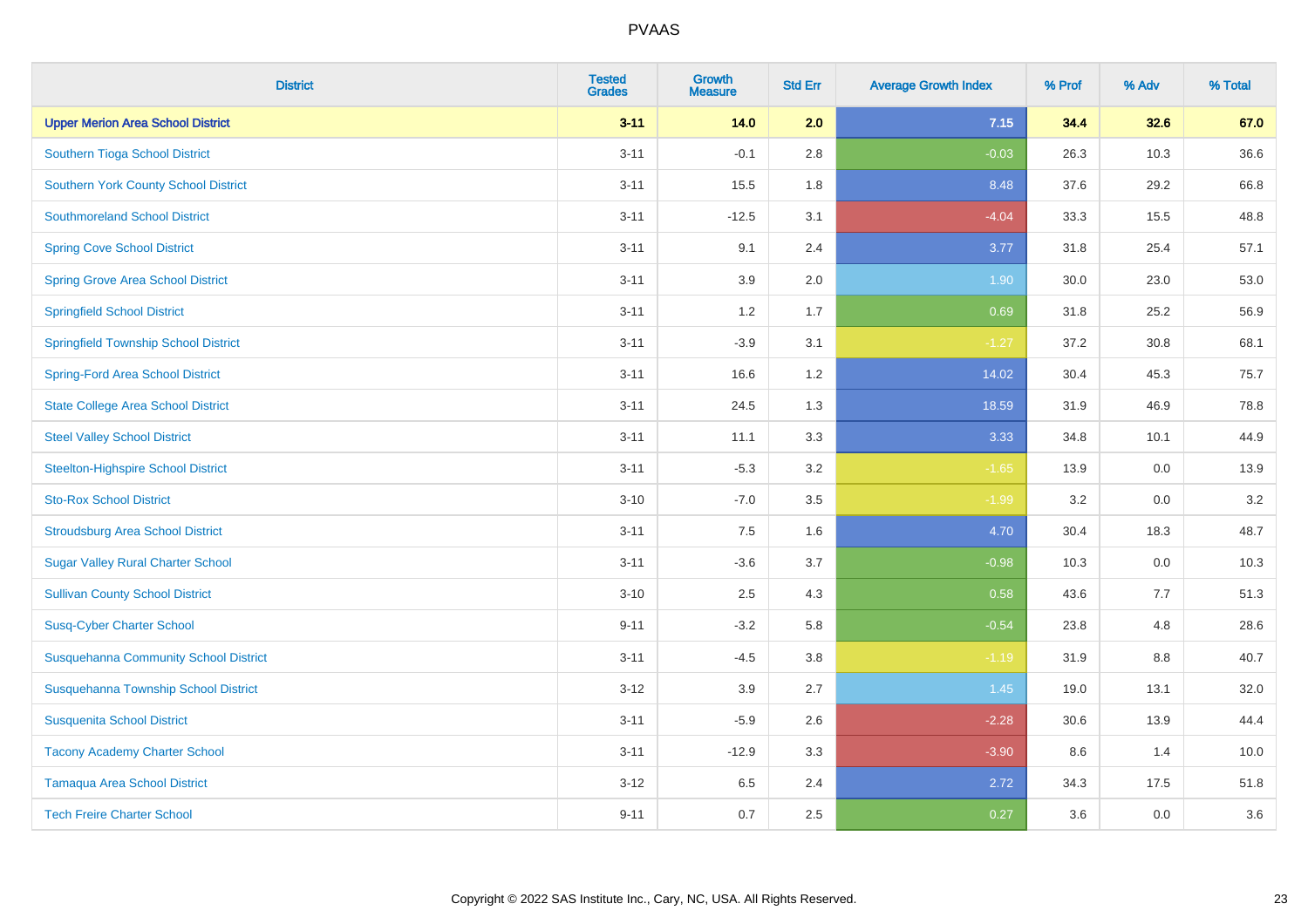| <b>District</b>                               | <b>Tested</b><br><b>Grades</b> | <b>Growth</b><br><b>Measure</b> | <b>Std Err</b> | <b>Average Growth Index</b> | % Prof | % Adv   | % Total |
|-----------------------------------------------|--------------------------------|---------------------------------|----------------|-----------------------------|--------|---------|---------|
| <b>Upper Merion Area School District</b>      | $3 - 11$                       | 14.0                            | 2.0            | 7.15                        | 34.4   | 32.6    | 67.0    |
| <b>Tidioute Community Charter School</b>      | $3 - 11$                       | 0.8                             | 4.4            | 0.19                        | 18.1   | 6.9     | 25.0    |
| <b>Titusville Area School District</b>        | $3 - 11$                       | $-5.0$                          | 2.5            | $-1.98$                     | 26.5   | 6.8     | 33.3    |
| <b>Towanda Area School District</b>           | $3 - 11$                       | $-4.0$                          | 2.6            | $-1.52$                     | 24.8   | $9.9\,$ | 34.8    |
| <b>Tredyffrin-Easttown School District</b>    | $3 - 10$                       | 8.7                             | 2.4            | 3.57                        | 35.2   | 35.8    | 71.0    |
| <b>Trinity Area School District</b>           | $3 - 11$                       | $-8.7$                          | 1.8            | $-4.87$                     | 20.9   | $9.8\,$ | 30.8    |
| <b>Tri-Valley School District</b>             | $3 - 10$                       | $-2.7$                          | 3.9            | $-0.69$                     | 31.0   | 9.5     | 40.5    |
| <b>Troy Area School District</b>              | $3 - 10$                       | $-4.7$                          | 3.2            | $-1.46$                     | 22.8   | 16.5    | 39.2    |
| <b>Tulpehocken Area School District</b>       | $3 - 12$                       | 1.0                             | 4.9            | 0.20                        | 11.5   | 23.1    | 34.6    |
| <b>Tunkhannock Area School District</b>       | $3 - 11$                       | 1.4                             | 2.0            | 0.71                        | 29.8   | 18.1    | 47.9    |
| <b>Turkeyfoot Valley Area School District</b> | $3-12$                         | $-15.4$                         | 5.8            | $-2.66$                     | 3.8    | 3.8     | 7.6     |
| <b>Tuscarora School District</b>              | $3 - 11$                       | 13.4                            | 2.2            | 6.20                        | 37.1   | 26.3    | 63.4    |
| <b>Tussey Mountain School District</b>        | $3 - 12$                       | $-13.0$                         | 3.3            | $-3.93$                     | 11.1   | 3.2     | 14.3    |
| <b>Twin Valley School District</b>            | $3 - 12$                       | $-3.2$                          | 1.9            | $-1.68$                     | 38.8   | 19.8    | 58.6    |
| <b>Tyrone Area School District</b>            | $3 - 12$                       | 29.2                            | 2.3            | 12.86                       | 36.6   | 29.1    | 65.7    |
| <b>Union Area School District</b>             | $3 - 11$                       | $-6.5$                          | 3.8            | $-1.70$                     | 30.6   | 12.2    | 42.9    |
| <b>Union City Area School District</b>        | $3 - 12$                       | $-8.7$                          | 3.3            | $-2.59$                     | 29.7   | 10.9    | 40.6    |
| <b>Union School District</b>                  | $3 - 12$                       | 2.5                             | 3.7            | 0.69                        | 17.9   | 10.4    | 28.4    |
| <b>Uniontown Area School District</b>         | $3 - 11$                       | $-2.8$                          | 3.1            | $-0.91$                     | 31.7   | 7.3     | 39.0    |
| <b>Unionville-Chadds Ford School District</b> | $3 - 11$                       | 15.8                            | 1.7            | 9.12                        | 31.2   | 48.0    | 79.2    |
| <b>United School District</b>                 | $3 - 11$                       | 6.3                             | 3.3            | 1.89                        | 38.8   | 16.3    | 55.0    |
| <b>Universal Audenried Charter School</b>     | $9 - 11$                       | $-3.8$                          | 2.5            | $-1.53$                     | 3.0    | 0.5     | 3.5     |
| <b>Upper Adams School District</b>            | $3 - 11$                       | 0.9                             | 2.5            | 0.37                        | 33.0   | 17.0    | 50.0    |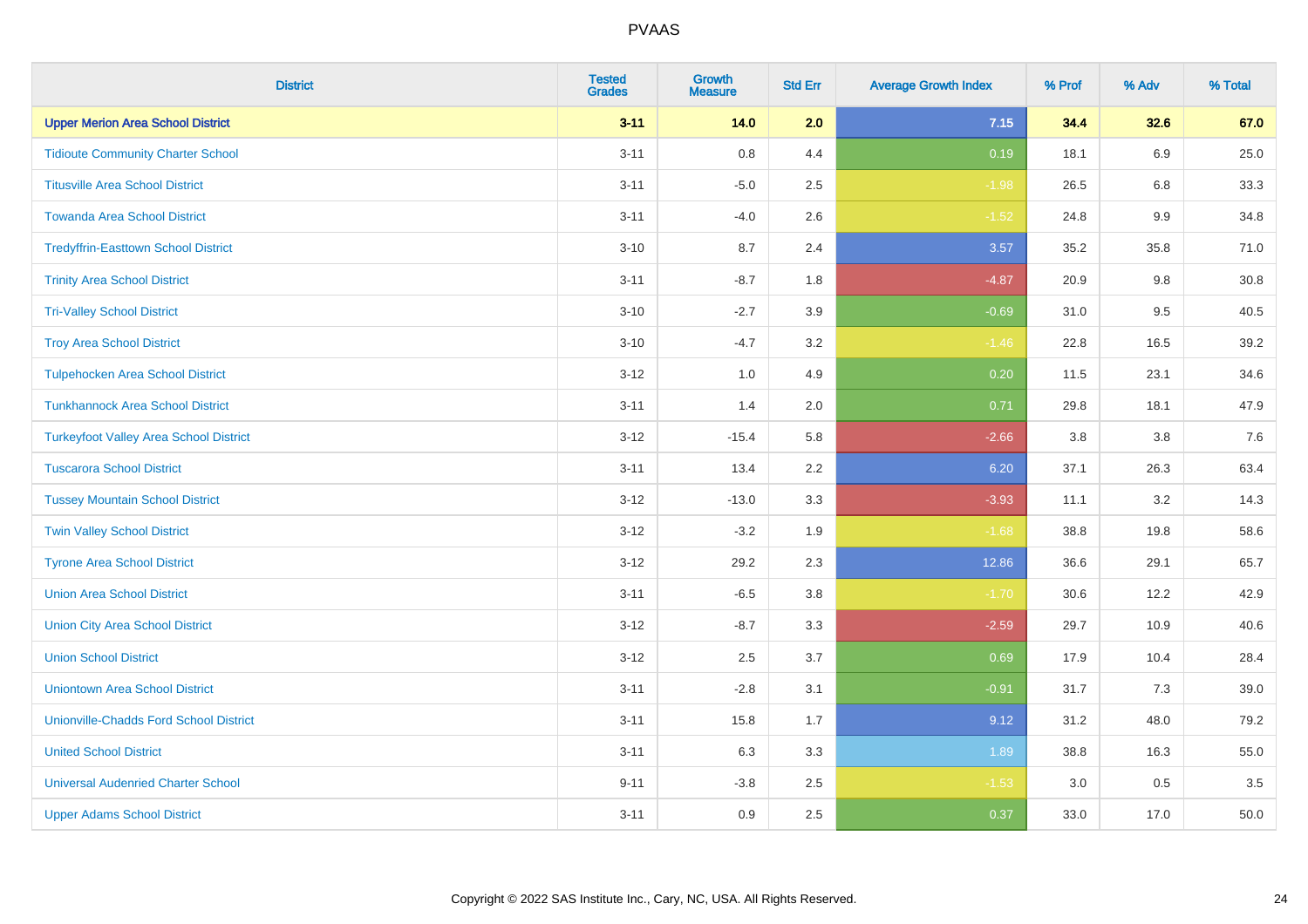| <b>District</b>                                | <b>Tested</b><br><b>Grades</b> | <b>Growth</b><br><b>Measure</b> | <b>Std Err</b> | <b>Average Growth Index</b> | % Prof | % Adv | % Total |
|------------------------------------------------|--------------------------------|---------------------------------|----------------|-----------------------------|--------|-------|---------|
| <b>Upper Merion Area School District</b>       | $3 - 11$                       | 14.0                            | 2.0            | 7.15                        | 34.4   | 32.6  | 67.0    |
| <b>Upper Darby School District</b>             | $3-12$                         | 11.2                            | 1.4            | 8.28                        | 23.8   | 11.8  | 35.6    |
| Upper Dauphin Area School District             | $3 - 11$                       | 16.5                            | 5.1            | 3.26                        | 37.5   | 26.8  | 64.3    |
| <b>Upper Dublin School District</b>            | $3 - 12$                       | 2.1                             | 1.8            | 1.19                        | 34.7   | 30.0  | 64.7    |
| <b>Upper Merion Area School District</b>       | $3 - 11$                       | 14.0                            | 2.0            | 7.15                        | 34.4   | 32.6  | 67.0    |
| <b>Upper Moreland Township School District</b> | $3 - 11$                       | 1.1                             | 2.0            | 0.56                        | 24.8   | 26.6  | 51.3    |
| <b>Upper Perkiomen School District</b>         | $3 - 11$                       | 5.7                             | 1.9            | 3.04                        | 25.4   | 19.9  | 45.4    |
| <b>Upper Saint Clair School District</b>       | $3 - 11$                       | 13.8                            | 1.8            | 7.86                        | 32.2   | 44.5  | 76.7    |
| Urban Pathways 6-12 Charter School             | $6 - 11$                       | $-4.1$                          | 5.7            | $-0.72$                     | 0.0    | 0.0   | 0.0     |
| <b>Valley Grove School District</b>            | $3 - 10$                       | $-4.0$                          | 5.5            | $-0.72$                     | 68.4   | 15.8  | 84.2    |
| <b>Valley View School District</b>             | $3 - 11$                       | 9.3                             | 2.2            | 4.18                        | 26.6   | 23.1  | 49.7    |
| <b>Wallenpaupack Area School District</b>      | $3 - 11$                       | $8.8\,$                         | 2.1            | 4.28                        | 28.5   | 18.9  | 47.4    |
| <b>Wallingford-Swarthmore School District</b>  | $3 - 10$                       | $5.0\,$                         | 2.2            | 2.25                        | 33.3   | 37.1  | 70.4    |
| <b>Warren County School District</b>           | $3 - 11$                       | $-0.1$                          | 1.6            | $-0.06$                     | 26.7   | 9.7   | 36.4    |
| <b>Warrior Run School District</b>             | $3 - 11$                       | 10.5                            | 2.7            | 3.86                        | 34.1   | 16.8  | 50.9    |
| <b>Warwick School District</b>                 | $3 - 11$                       | 21.7                            | 1.8            | 11.76                       | 27.7   | 36.3  | 64.0    |
| <b>Washington School District</b>              | $3 - 11$                       | $-15.9$                         | 2.9            | $-5.44$                     | 12.9   | 1.7   | 14.7    |
| <b>Wattsburg Area School District</b>          | $3 - 11$                       | 1.0                             | 2.7            | 0.36                        | 20.4   | 12.4  | 32.7    |
| <b>Wayne Highlands School District</b>         | $3 - 11$                       | 22.5                            | 2.5            | 9.16                        | 33.8   | 40.4  | 74.2    |
| <b>Waynesboro Area School District</b>         | $3 - 12$                       | $3.0\,$                         | 1.8            | 1.67                        | 26.0   | 23.5  | 49.5    |
| <b>Weatherly Area School District</b>          | $3 - 11$                       | $-5.8$                          | 4.0            | $-1.44$                     | 32.1   | 8.9   | 41.1    |
| <b>Wellsboro Area School District</b>          | $3 - 11$                       | $-6.3$                          | 3.0            | $-2.08$                     | 24.4   | 13.4  | 37.8    |
| <b>West Allegheny School District</b>          | $3 - 12$                       | 8.6                             | 2.0            | 4.34                        | 37.3   | 27.2  | 64.5    |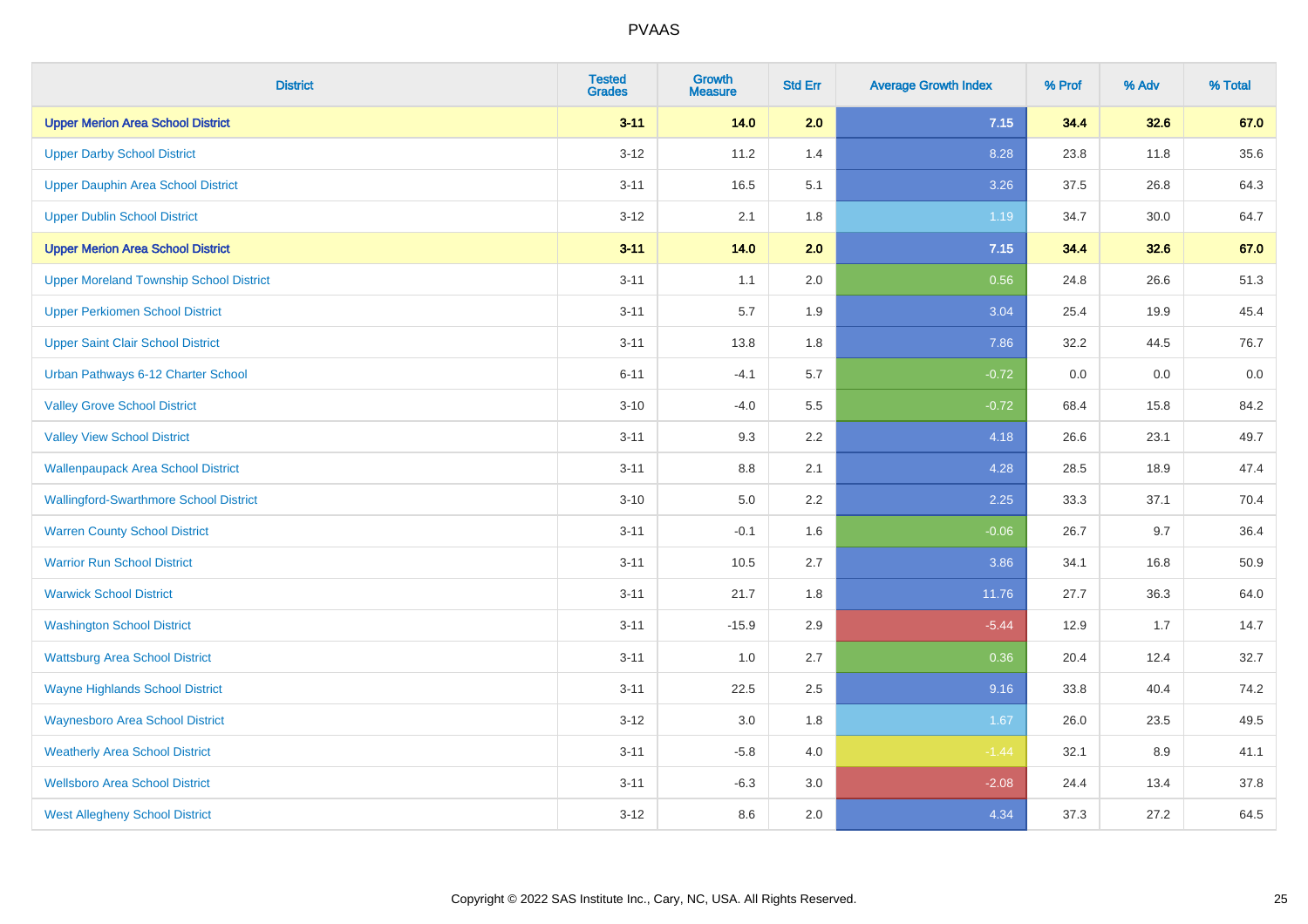| <b>District</b>                                 | <b>Tested</b><br><b>Grades</b> | <b>Growth</b><br><b>Measure</b> | <b>Std Err</b> | <b>Average Growth Index</b> | % Prof | % Adv | % Total |
|-------------------------------------------------|--------------------------------|---------------------------------|----------------|-----------------------------|--------|-------|---------|
| <b>Upper Merion Area School District</b>        | $3 - 11$                       | 14.0                            | 2.0            | 7.15                        | 34.4   | 32.6  | 67.0    |
| <b>West Branch Area School District</b>         | $3 - 11$                       | 17.0                            | 3.3            | 5.20                        | 47.1   | 19.1  | 66.2    |
| <b>West Chester Area School District</b>        | $3 - 11$                       | $-2.1$                          | 1.2            | $-1.83$                     | 36.4   | 23.2  | 59.6    |
| <b>West Greene School District</b>              | $3 - 11$                       | $-8.1$                          | 3.9            | $-2.08$                     | 31.0   | 11.9  | 42.9    |
| West Jefferson Hills School District            | $3 - 11$                       | 1.9                             | 1.9            | 0.99                        | 34.8   | 27.3  | 62.1    |
| <b>West Middlesex Area School District</b>      | $3 - 10$                       | $-7.4$                          | 3.5            | $-2.11$                     | 32.0   | 9.6   | 41.6    |
| <b>West Mifflin Area School District</b>        | $3 - 12$                       | $-11.9$                         | 2.5            | $-4.77$                     | 15.9   | 4.0   | 19.9    |
| <b>West Perry School District</b>               | $3 - 11$                       | 11.0                            | 2.3            | 4.76                        | 26.9   | 20.5  | 47.4    |
| <b>West Shore School District</b>               | $3 - 12$                       | 2.2                             | 1.3            | 1.68                        | 31.8   | 15.2  | 47.1    |
| <b>West Side CTC</b>                            | $9 - 10$                       | $-32.0$                         | 3.9            | $-8.16$                     | 5.9    | 0.0   | 5.9     |
| <b>West York Area School District</b>           | $3 - 12$                       | $-9.8$                          | 2.7            | $-3.57$                     | 21.9   | 10.9  | 32.8    |
| <b>Western Beaver County School District</b>    | $3 - 11$                       | $-9.3$                          | 4.2            | $-2.20$                     | 45.1   | 3.9   | 49.0    |
| <b>Western Wayne School District</b>            | $3 - 11$                       | 3.6                             | 2.6            | 1.39                        | 30.8   | 16.2  | 47.0    |
| <b>Westinghouse Arts Academy Charter School</b> | $9 - 10$                       | $-6.0$                          | 3.3            | $-1.81$                     | 20.2   | 8.9   | 29.1    |
| <b>Westmont Hilltop School District</b>         | $3 - 11$                       | $-1.0$                          | 2.8            | $-0.36$                     | 33.3   | 14.7  | 48.0    |
| <b>Whitehall-Coplay School District</b>         | $3 - 11$                       | 11.8                            | 1.7            | 7.06                        | 32.3   | 21.7  | 54.0    |
| <b>Wilkes-Barre Area School District</b>        | $3 - 11$                       | $-12.4$                         | 2.4            | $-5.18$                     | 14.2   | 3.7   | 17.9    |
| <b>William Penn School District</b>             | $3 - 12$                       | 7.0                             | 1.9            | 3.61                        | 14.0   | 7.2   | 21.3    |
| <b>Williams Valley School District</b>          | $3 - 11$                       | 2.6                             | 3.7            | 0.69                        | 17.0   | 5.1   | 22.0    |
| <b>Williamsburg Community School District</b>   | $3 - 11$                       | $-16.9$                         | 4.1            | $-4.14$                     | 22.4   | 0.0   | 22.4    |
| <b>Williamsport Area School District</b>        | $3 - 11$                       | $-11.7$                         | 1.4            | $-8.29$                     | 18.2   | 10.5  | 28.7    |
| Wilmington Area School District                 | $3 - 11$                       | 11.1                            | 3.3            | 3.37                        | 29.8   | 26.2  | 56.0    |
| <b>Wilson Area School District</b>              | $3 - 11$                       | $-0.3$                          | 2.4            | $-0.12$                     | 35.4   | 14.6  | 50.0    |